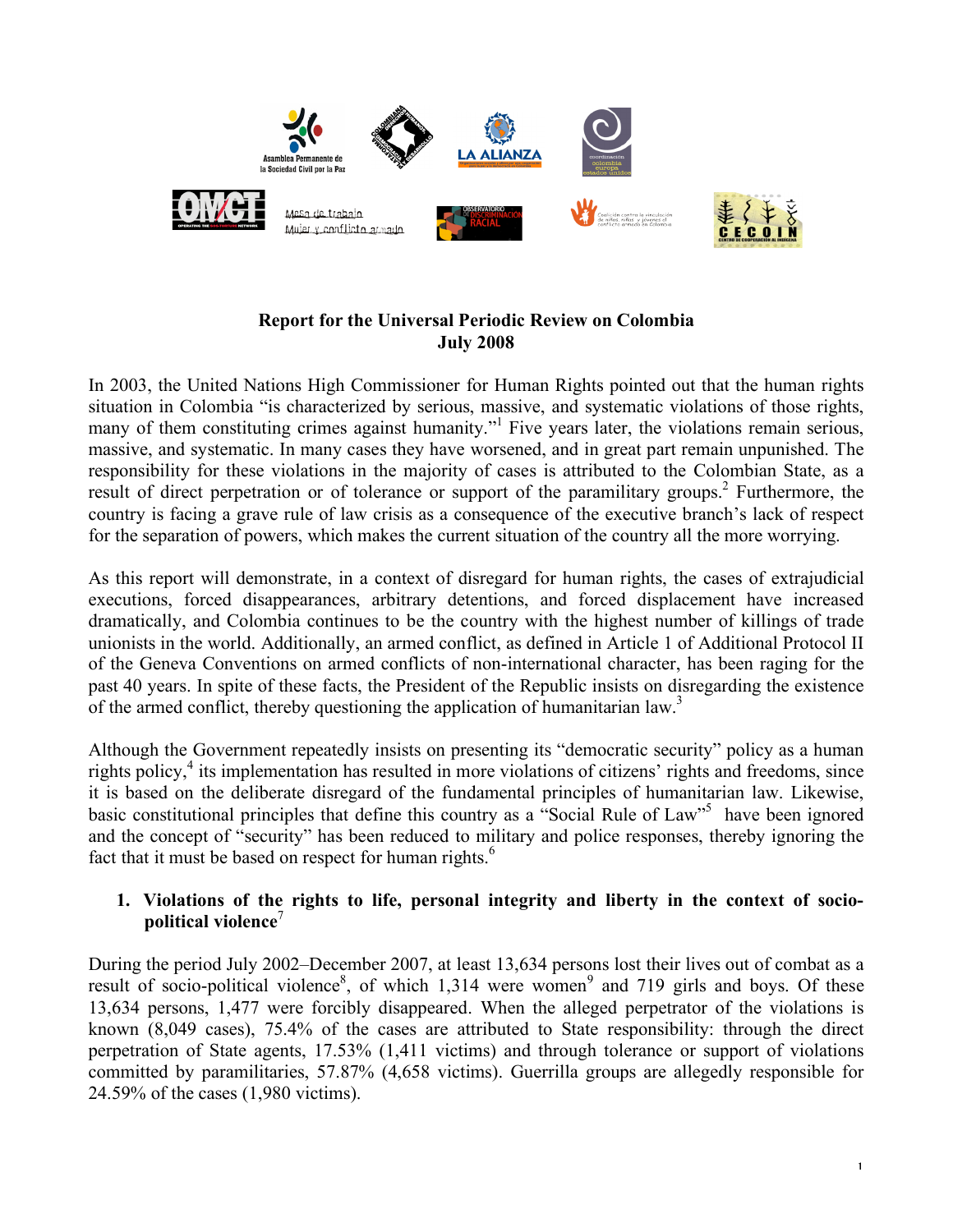In the past five years, an increase of 67.71% has been registered in extrajudicial executions directly attributed to State security forces. This period coincides with the implementation of the "democratic security" policy promoted by the present Government since it took power on 7 August 2002. Thus, between July 2002 and December 2007, at least 1,122 cases of extrajudicial executions attributable directly to the State security forces have been registered, as opposed to 669 cases registered between January 1997 and June 2002. An international monitoring mission at the end of 2007 was able to prove that victims of extrajudicial executions are usually peasants, community leaders, members of indigenous groups, workers and socially marginalized persons who have been previously and arbitrarily detained often after being singled out by paid informants. The evidence and the scene of the crime are then manipulated to make it appear as if the victims were guerrilla members dead in combat. 10

Between July 2002 and December 2007 at least 932 persons were victims of torture, of which 201 were left alive and 731 were assassinated.<sup>11</sup> From the total of cases registered, 82 were women and 33 were girls and boys. When the alleged perpetrator of the violations is known (612 cases), 90.51% of the total acts of torture registered during this period involve the responsibility of the State: 32.35% through direct perpetration by State agents (198 victims), and 58.16% through omission, tolerance, acquiescence or support of violations committed by paramilitary groups (356 victims). The alleged perpetration of 9.47% of the cases (58 victims) is attributed to the guerrillas. Cases of cruel and degrading treatment by the police against the lesbian, gay, bisexual and transsexual (LGTB) population have also been registered. Since 2006, the assassinations of 16 transsexual women and 32 attacks have been denounced only in the city of Cali.<sup>12</sup> During 2007, 31 complaints of physical or verbal violence against that population were filed, of which 17 have not been investigated and none of them punished.<sup>13</sup>

Available records on arbitrary detentions show an increase since 2002. Between 7 August 2002 and 6 August 2004, no less than 6.332 persons were arbitrarily detained by State agents.<sup>14</sup> Between 7 August 2004 and 31 December 2007, 2,227 persons were arbitrarily deprived of liberty. Of these, 197 were women and 142 were girls and boys.<sup>15</sup> This increase corresponds to the implementation of the "democratic security" policy that promotes detentions by the State security forces without having caught the person in the act or without a judicial arrest warrant.

According to data of the *País Libre* Foundation, 8,451 persons were kidnapped between January 2002 and December 2007.<sup>16</sup> Of the total number of kidnappings registered in that period, 23% of the victims are women (1,944) and 14.6% are younger than 18 years (1,235). The alleged perpetration is attributed, in 76.8% (6,491) of the cases to common delinquency, guerrilla groups, and paramilitary groups. <sup>17</sup> Of this number, 2,410 cases are attributed to the FARC-EP guerrilla group, 1,474 to the ELN guerrilla, 511 to paramilitaries, 141 to dissidents of these groups and other organizations. Also, a few cases are known in which active or retired State agents have participated. However, official statistics do not divulge the cases of hostage-taking perpetrated by State agents.<sup>18</sup>

### **2. Other breaches of humanitarian law**

In the context of the internal armed conflict<sup>19</sup>, all the armed groups commit breaches of international humanitarian law against protected persons and goods.<sup>20</sup>

In 2007, the estimated number of boys and girls fighting in the ranks of the guerilla and paramilitary groups was estimated between  $8,000$  and  $13,000^{21}$ . Despite the obligation to turn over all the minors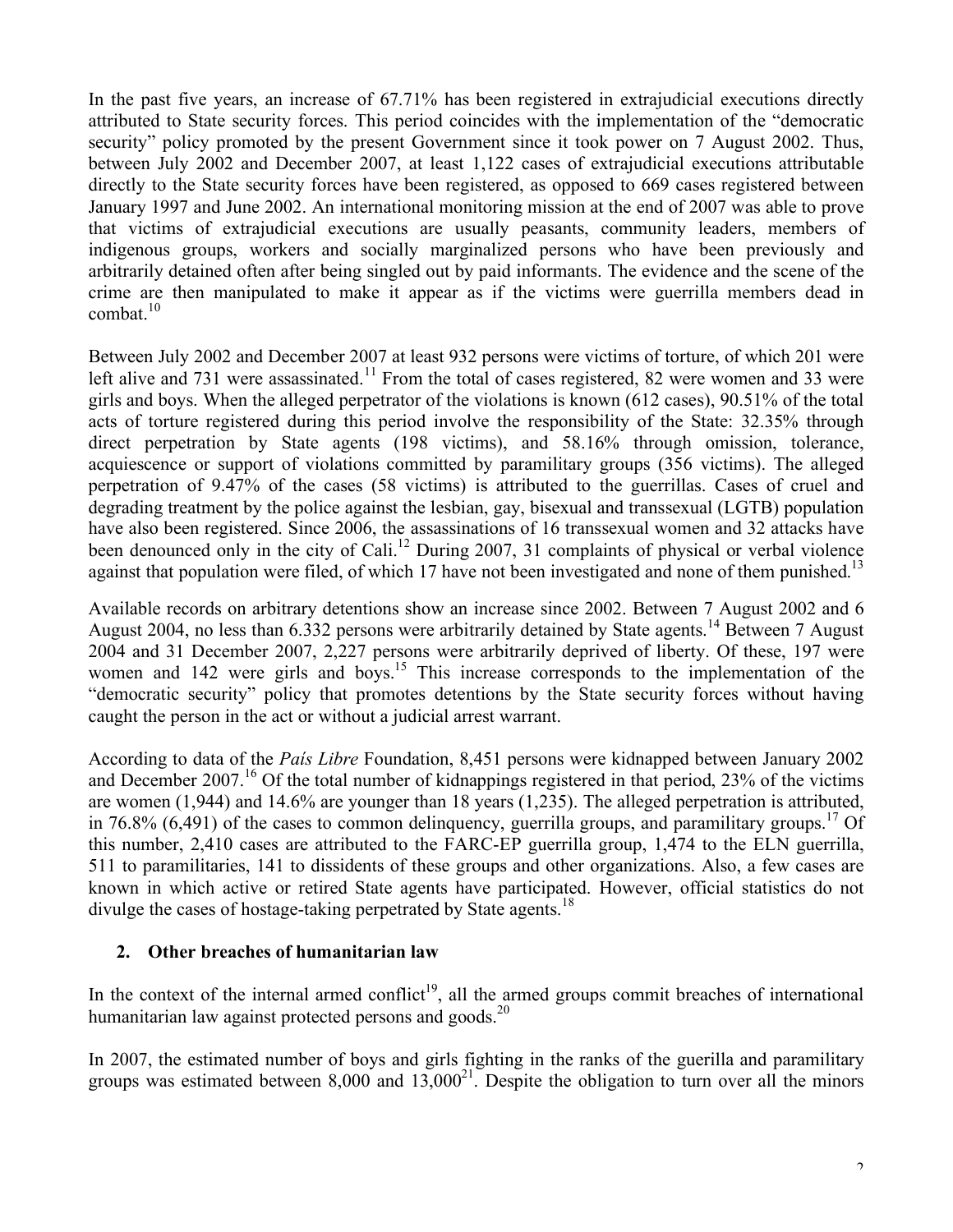recruited (Article 10.3 of Law 975 of 2005, known as "Justice and Peace" Law <sup>22</sup>), only 212 girls and boys23 have been registered as effectively turned over by the paramilitaries.<sup>24</sup>

Other ways of involving boys and girls in the war have come to light: through the use by the Armed Forces of children as informants, in counter-insurgency and propaganda activities, and through recreational activities and visits by minors to military facilities in the framework of the "Soldiers for a Day" Program<sup>25</sup>. In spite of requests by the Inspector General's Office (*Procuraduría General*) to put an end to such activities, the military continues to carry them  $out^{26}$ . In December 2007, the Secretary General of the United Nations pointed out that the State security forces use children for purposes of intelligence, for transporting materials, as well as for weapon maintenance, and that boys and girls no longer taking part in the conflict are detained in police stations and army battalions for unauthorized periods. 27

With regard to sexual violence against women, the Constitutional Court<sup>28</sup> emphasized on 14 April 2008 that "*it is a customary practice, generalized, systematic, and invisible in the context of the Colombian armed conflict, as are also sexual exploitation and abuse",* practices attributed to all groups participating in the hostilities, including the State security forces. Similarly, the United Nations High Commissioner for Human Rights has pointed out that "*several complaints were registered regarding women victims of acts of sexual violence in which responsibility was attributed to both members of the illegal armed groups and members of the State security forces*." <sup>29</sup>

Regarding attacks against goods protected by humanitarian law,  $30$  it can be said that between July 2002 and December 2007, at least 90 cases were registered of food blockades, 149 cases of roadblocks, 140 attacks against medical missions,<sup>31</sup> and 53 attacks against schools, all of them committed by all groups participating in the hostilities. Likewise, attacks on the environment, fumigations, and indiscriminate aerial attacks persist by the State security forces persist. The guerrilla groups continue to use forbidden weapons and, between July 2002 and December 2007, committed at least 85 attacks against works and installations containing dangerous substances or forces.<sup>32</sup>

According to Handicap International, Colombia is the country with the greatest number of victims of landmines in the world<sup>33</sup> (6,238 victims between 1990 and August 2007). In the first semester of 2008, 101 civilian victims were registered, the most affected areas being Nariño, Meta and Antioquia. <sup>34</sup> Of these victims, less than 15% have recovered their rights. It is a source of concern that the Government designed an ill-considered and risky strategy that involves civilians in identifying places where there might be landmines, easily turning these civilians into military targets.<sup>35</sup>

A source of great concern is the fact that, in the course of the military operation "Jaque," the State security forces used the emblem of the International Committee of the Red Cross (ICRC), thus violating the principle of neutrality recognized by humanitarian law. <sup>36</sup> The ICRC took note of the President's statement in which he recognized that a member of the State security forces who participated in the operation used the Red Cross emblem. This organization reiterated that "the Red Cross emblem must be respected in all circumstances and cannot be used in an abusive manner."<sup>37</sup>

## **3. Denial of the armed conflict and absence of a peace policy**

The current Government insists on denying the existence of an internal armed conflict, characterizing it as a struggle against terrorism. However, the thesis about the non-existence of the armed conflict in the country is so difficult to sustain that the Government itself, in its National Development Plan for 2002-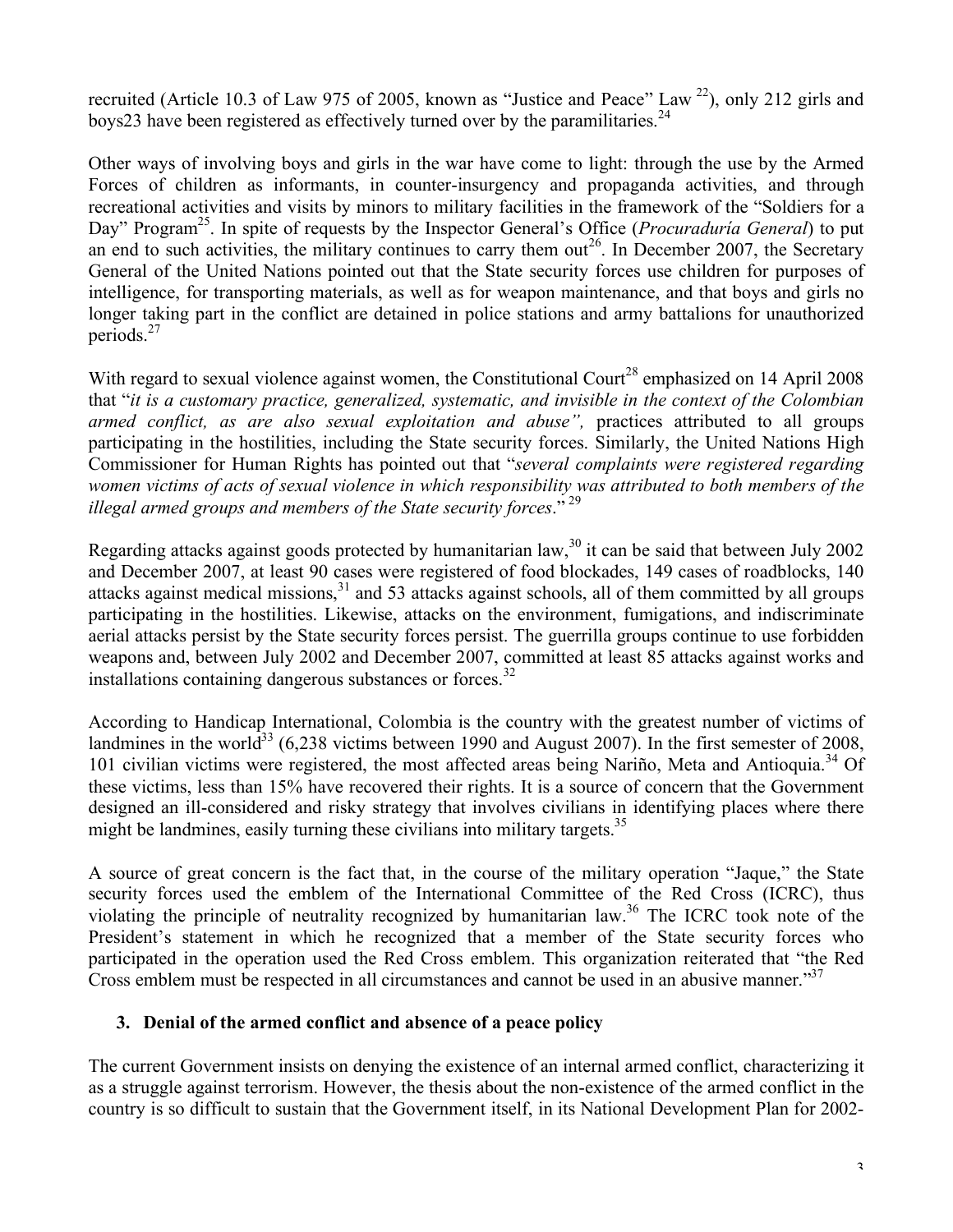2006, ("Toward a Communitarian State"), in designing the foundations of its policies, recognized that *"Colombia faces one of the longest-lasting armed conflicts in the world with deep social repercussions."*<sup>38</sup> Furthermore, military expenditure in relation to the Gross National Product is the highest in the world (more than 6%), a proportion that would be impossible to understand if there were no internal armed conflict. 39

Through its "democratic security" policy, the State has involved the civilian population in the armed conflict through networks of paid informants and "collaborators", as well as through the "peasant soldiers' program<sup>,40</sup>, ignoring the principle of distinction between civilians and combatants. The consolidation of the "democratic security" policy is part of the second phase of Plan Colombia (Plan Colombia II), which was neither consulted with nor reviewed by Congress, and whose operative strategy is the so-called "social recovery of the territory," implemented through the promotion of the "Doctrine of Comprehensive Action" ("*Doctrina de Acción Integral*" - DAI) and the creation of bodies outside the institutional structure provided in the Constitution.<sup>41</sup> This model puts at risk the autonomy of local civilian authorities, affecting basic rule of law principles. It subjects social policies to the parameters of the war due to the growing involvement of the military in the decision-making process regarding social policy and the satisfaction of economic, social and cultural rights. It evades consultation with indigenous and Afro-Colombian communities on those territories and subordinates humanitarian aid to the military agenda.

On the other hand, while the Government negotiated with paramilitary groups, granting them political recognition and broad legal and economic benefits, it has denied the possibility of a peace dialogue and negotiations with the guerrilla groups, favoring the military solution and blocking any humanitarian agreements highly demanded by the population.

During the course of this year, 21 persons who were in the hands of the FARC have been freed thanks to the good offices of international facilitators, to unilateral gestures, and to a military operation. However, an understanding has not been possible between the guerrilla and the Government to lead to humanitarian agreements guaranteeing the life and integrity of the 1,512 persons who remain in captivity, their prompt return to freedom, and the full respect of international humanitarian law.<sup>42</sup>

Various political parties and social, human rights and peace organizations, as well as friendly countries have made efforts to reach a political solution to the armed conflict and an urgent end to the humanitarian crisis associated with it. However, the Government refuses to come to an understanding with civil society regarding these proposals. A proof of it is that, going against legal provisions and a decision of the Council of State,<sup>43</sup> it has refused to convene the National Peace Council on a regular basis. 44

## **4. Persistence of paramilitary groups**

Contrary to what the Government states, paramilitarism has not been dismantled and the close links between State agents and paramilitaries have not been eliminated, despite the reiterated international recommendations insisting on the necessity of such action. <sup>45</sup> Before the beginning of the negotiations between the Government and the paramilitaries in December 2002, the official figures indicated the existence of 12,000 paramilitaries. The non-governmental organization Institute for the Study of Development and Peace (Indepaz) estimates, on the basis of data of the National Police, that there are currently at least 9,000 armed paramilitaries operating in 76 groups that continue to act, some of them with new names, in 25 of the country's 32 departments.<sup>46</sup> They maintain social control of the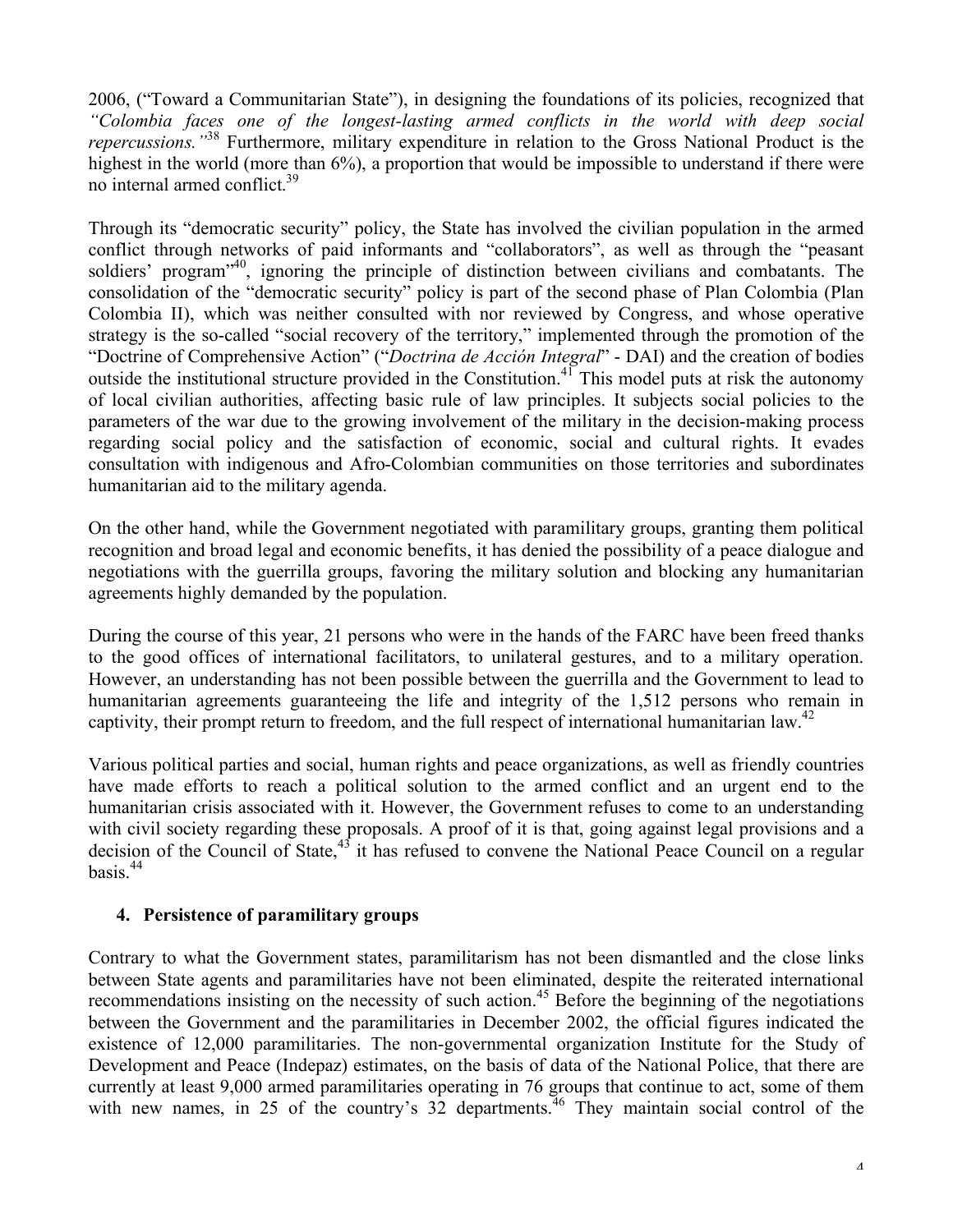population in their territories through human rights violations and breaches of humanitarian law. Likewise, their economic structures have been consolidated through the legalization of goods and businesses obtained through dispossession and forced displacement.

It has been possible to ascertain directly the continued existence of links between the State security forces and paramilitary groups in various departments of the country<sup>47</sup>, such as the case of the extrajudicial of six young men in the municipality of Chinú (Córdoba) on 9 July 2007 who were recruited by members of paramilitary groups and later displayed as "dead in combat" by members of the Eleventh Brigade of the National Army,<sup>48</sup> and the case of the massacre of the members of the Peace Community of San José de Apartadó.<sup>49</sup>

The links with paramilitaries also implicate members of Congress and senior civil servants. As of July 2008, 63 members of Congress, the majority of them members of the same party as and allies of the President, are being investigated for their alleged links with paramilitary groups.<sup>50</sup> The relation between paramilitary groups and officials elected by popular vote in the past few years (mayors and governors) shows the grave fissures in the already weak democratic system of the country. At least 14 departments today face problems because people holding elected public office have alleged or proven links with paramilitary groups. Several documents have come to light that show that politicians and paramilitaries reached agreements to seize public funds and elected public posts in the country.<sup>51</sup>

With regard to public officials, the former Director of the Administrative Security Department (DAS), the intelligence body of the Presidency of the Republic, is being investigated by the Prosecutor General's Office (*Fiscalia General*) and was sanctioned by the Inspector General's Office<sup>52</sup> (*Procuraduría General*) for his links with paramilitaries. <sup>53</sup> Furthermore, the paramilitary leader Salvatore Mancuso has provided information<sup>54</sup> which deserves being investigated regarding possible links with paramilitarism of the Vice-president of the Republic, Francisco Santos Calderón, and of the Minister of Defense, Juan Manuel Santos. In spite of these revelations, neither the Prosecutor General's Office (*Fiscalía General*) nor the President has been willing to take legal and political measures in that regard.

Despite important efforts by the judiciary to investigate links of paramilitaries with Congress members and important sectors of the State, permanent attacks by the Government against the Supreme Court, and the Government's obstruction of legislation seeking to eliminate links between politicians and paramilitaries, have hindered these efforts.

In the framework of the negotiation process between the Government and paramilitary groups, the Government established as a condition for obtaining legal benefits (such as low sentences) the cessation of human rights violations and breaches of humanitarian law.<sup>55</sup> In spite of this, between 1 December 2002 and 31 December 2007, 4,019 persons have been victims of violations of the right to life attributed allegedly to paramilitary groups in at least 27 of the country's 32 departments, with no reaction from the Government.<sup>56</sup> Of these victims, 340 were women and 170 girls and boys. At least 343 have been subjected to cruel, inhuman, or degrading treatment or have been victims of torture and no less than 4,213 persons have been threatened by paramilitary groups. For example, in the same period, indigenous communities have registered the death of 212 of their members by paramilitaries (187 were men and 25 women), 22 cases of forced disappearances (18 men and 4 women), 29 cases of torture (25 men and 4 women), 90 kidnappings (86 men, 3 women, and 1 child), and 24 collective threats against their communities by such groups, which the Government claims to have demobilized successfully.57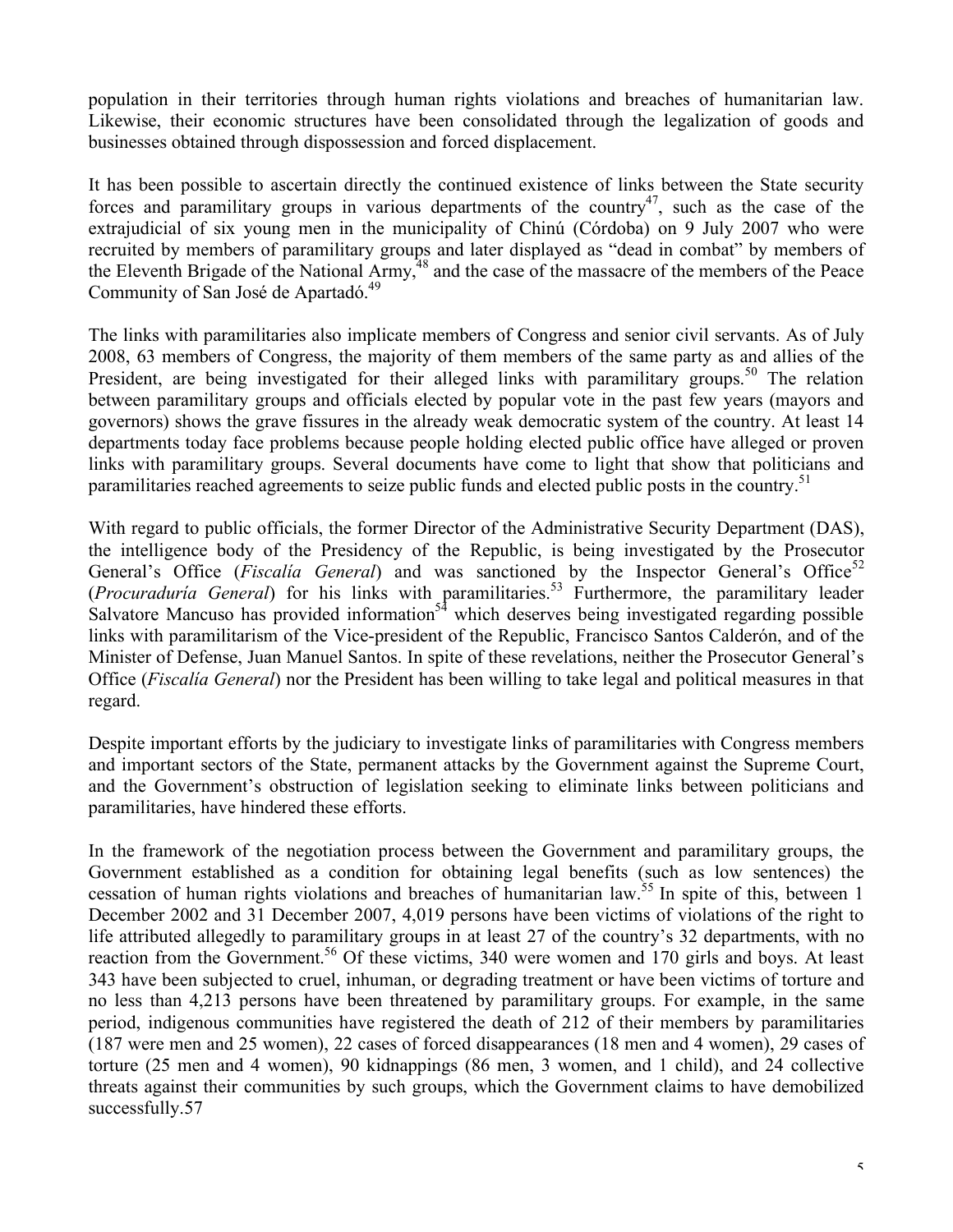### **5. Impunity and violations of the rights of victims to truth, justice and reparation**

Impunity and restrictions of access to justice are structural in Colombia, affecting all victims of human rights and humanitarian law violations. <sup>58</sup> This is evidenced by the overwhelming impunity relating to paramilitaries' crimes. Of the 31,671 paramilitaries supposedly "demobilized," 90.1% (28,544) benefited from *de facto* amnesties through Decree 128 de 2003, based on the argument that they were not being investigated and had not been sentenced for serious crimes. The authorities therefore did not demand them to tell the truth about human rights violations and breaches of international humanitarian law in which they participated or about which they had knowledge. It has therefore not been possible to establish who was responsible, the level of command, and the individuals and entities in the society and the State who financed, promoted or were accomplices to these crimes. In particular, crimes such as forced displacement, recruitment of boys and girls, and sexual violence have remained unaddressed. As of December 2007, only 116 paramilitaries (0,3%) out of the 31,671 who supposedly demobilized have been effectively prosecuted under Law 975 of 2005<sup>59</sup> (Law of "justice and peace"), and none have been sentenced. Hence, the rights to truth, justice and reparation have not been guaranteed.

Furthermore, through regulating decrees in the framework of Law 975 and in practice, the Government is trying to limit the rights of victims to truth, justice and reparation, contradicting explicit decisions of the Constitutional Court, which, in its Judgment C-370 of 2006, ordered that they be guaranteed. The Government has interfered in the judge's sphere, by determining what reparation to grant, or including or expelling persons from legal proceedings.<sup>60</sup> Additionally, the Government has denied its duty to provide reparation, has used humanitarian assistance and social policies as methods of reparation and has stated that the restitution of property is not a priority. <sup>61</sup> It has also introduced illegal reductions of sentences favoring the perpetrators. $62$ 

The security of the victims and witnesses who have participated in the "justice and peace" proceedings has not been guaranteed either since, according to the National Commission of Reparation and Reconciliation (CNRR),  $63$  15 of them have been assassinated and over 200 threatened as of July 2007.  $64$ On May 16, 2008, the Constitutional Court ruled on a *tutela* action that the Protection Program for Victims and Witnesses provided for in Law 975 is insufficient and ordered the reform of the Program to make it more effective and specific, particularly with regard to the protection of women.<sup>65</sup>

In the framework of the implementation of Law 975, the Prosecutor General's Office (*Fiscalía General*) has reported the existence of at least 4,000 graves, of which 1,289 have been found and from which 1,555 bodies have been exhumed. Of the bodies exhumed until December 2007, only 215 have been fully identified,<sup>66</sup> since, in the majority of cases, before the exhumation takes place, the Prosecutor General's Office (*Fiscalía*) does not establish who is the person it intends to find – in spite of the fact that this should be the procedure to follow in conformity with the international protocols on that matter and the National Plan for the Search of Disappeared Persons adopted in 2007 by the National Commission for the Search of Disappeared Persons, of which the Prosecutor General's Office (*Fiscalía)* is a member.

In May 2008, the Government extradited to the United States 15 paramilitary leaders for crimes related to drug trafficking, with the argument that they had continued to commit crimes after their "demobilization" and during the proceedings under Law 975. What should have been done under such circumstances, according to Law 975 itself, was to continue judging those paramilitaries within the ordinary justice system and without conceding benefits such as the reduction of sentences. By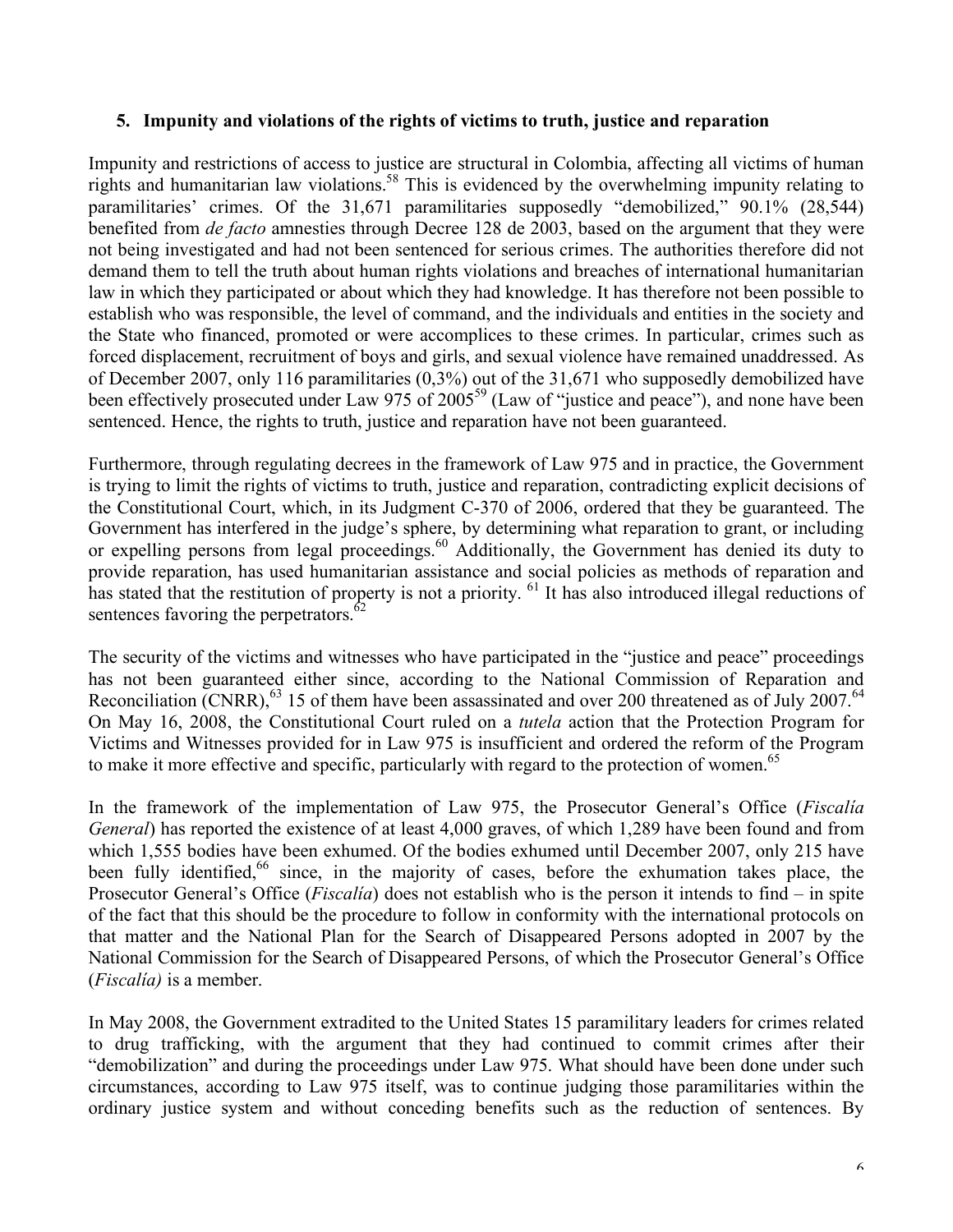prioritizing their prosecution for drug trafficking in the United States, rather than the investigation and punishment of crimes against humanity, the Colombian State showed that it is unable or unwilling to pursue justice with regard to those crimes committed against victims in Colombia. Moreover, by these extraditions, the Government implicitly recognizes that no real demobilization has taken place, let alone an effective peace process.

## **6. Forced displacement and usurpation of lands and territories**

The armed conflict and the permanent human rights violations have generated a serious humanitarian crisis, which positions Colombia as the country with the second greatest number of internally displaced persons in the world after Sudan. This situation led the Constitutional Court, in its judgment T-025 of 2004, to declare an "unconstitutional state of affairs." However, the Government has not guaranteed the rights of the displaced population,  $\frac{67}{3}$  which means that this "unconstitutional state of affairs" has not been overcome.<sup>68</sup> It is of concern that the number of displaced persons, over four million, continues to rise.<sup>69</sup> During the first quarter of 2008, 113,473 persons were forcibly displaced – an increase of 18% with regard to the same period the year before.<sup>70</sup> This means that, on average, 1,250 persons are being forcibly displaced daily. The Afro-Colombian and indigenous population groups are especially affected by this violation. 71

The State has not complied with its obligation to protect the property of the displaced population, nor guaranteed the restitution of property usurped by paramilitary groups. Through various legislative initiatives promoted by the Government, the State has sought to legalize the illegal possession of lands and goods seized by the paramilitaries and to promote business activities on those lands.<sup>72</sup> In spite of what the Constitutional Court ordered, the paramilitaries prosecuted under Law 975 have not been forced to hand over the property illegally seized from the displaced population. According to *Acción* Social,<sup>73</sup> as of 2005 the land area abandoned was 6.8 million hectares. In December 2007, this same official body reported that the paramilitaries had turned over only five urban real estate properties and an extension of 4,762 hectares in rural real estate – that is,  $0.007\%$  of the total goods illegally seized.<sup>74</sup>

The Constitutional Court warned that no assistance policy exists with a specific focus on women and children,<sup>75</sup> to prevent the displacement of indigenous peoples and Afro-Colombian communities, or to meet the needs of those already displaced. Nor is there a policy of psycho-social support for the victims of displacement. The Government has ignored the right to consultation provided for in ILO Convention 169 concerning Indigenous and Tribal peoples, increasing the risk of displacement related to projects that exploit natural resources or infrastructure projects in collective territories and indigenous reserves. Recently approved norms<sup>76</sup> affect the indigenous groups by prohibiting the enlargement and the legalization (*saneación*) of the reserves on the Pacific coast (thereby affecting the Wounáan, Embera, Eperara and Awá peoples) and forcing nomadic peoples to become sedentary in order to obtain title to their lands. The Government asserts that no more land will be given to indigenous peoples<sup>77</sup>, arguing that they are landowners already, disregarding the fact that only 7.68% of the reserves are in agricultural lands and that the reserves are inhabited by 64.18% of the indigenous population (885,000 persons) in an area of 1,290,000 hectares (an average of 1.46 hectares per person which represents less than one-thousandth of the average territory occupied by large landowners).

Another emblematic case is the case of the Afro-Colombian communities of Curvaradó and Jiguamiandó, victims of forced displacement and of the illegal seizure by the paramilitaries of 21,142 hectares of their collective territory that illegally passed into the hands of palm and cattle-ranching businesses. In June 2007, the ILO requested the Government, in conformity with Convention 169, to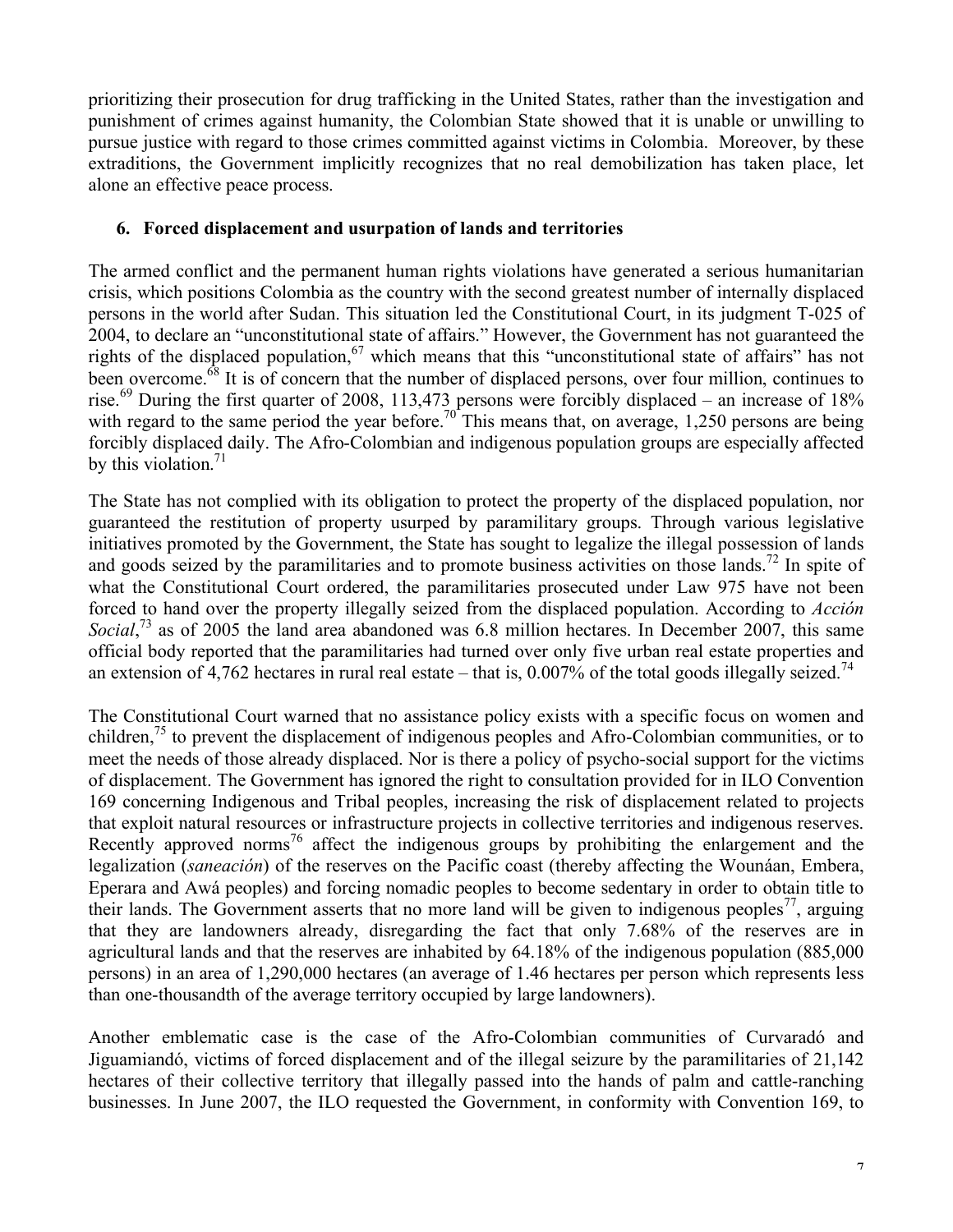adopt measures so that these communities could "recover the lands unduly occupied by persons that are not part of the communities."<sup>78</sup>

According to UNHCR, one of the main obstacles to the prevention of forced displacement is the impunity regarding this crime, given that investigations have been carried out in only 1% of the cases known by the State.<sup>79</sup>

## **7. Economic, social and cultural rights**

The Colombian State has disregarded its obligations arising from the International Covenant on Economic, Social and Cultural Rights,<sup>80</sup> and has not implemented the High Commissioner's recommendation to "*develop a consistent policy to reduce the inequity gap existing in the country and make sure that all necessary measures are taken to achieve a reduction in the rates of analphabetism and joblessness and an increase in access to health care, education, and housing*." 81

Although significant levels of economic growth have been registered in the past few years,  $82$  this has not resulted in a reduction of inequity, poverty and unemployment. Colombia has the second highest rate of inequity in Latin America, with a  $Gini^{83}$  coefficient of 0.576.<sup>84</sup> While 50% of the poorest population receives only 13.8% of income, the 10% richest have an income equivalent to  $46.5\%$ .<sup>85</sup> According to the 2005 census, average life expectancy for the general population is 76 years.<sup>86</sup> For Afro-Colombians, it is 66.7 years for women and 64.6 for men.<sup>87</sup> According to the latest official data (1993), indigenous women had a life expectancy 15 years less than the national average and men 9 years below average. 88

Regressive measures have been adopted such as reducing the level of resources transferred to municipalities for investments related to health care, education, and sanitation. This means that during the period 2008-2016 they will receive between 66.2 and 76.6 billion Colombian Pesos less.<sup>89</sup>

Colombia is the only country in Latin America where primary education is not free.<sup>90</sup> The Government argues that progress is being made, particularly in terms of coverage. The Inspector General's Office (*Procuraduría General*), taking into consideration the actual school attendance rate (matriculated school population minus number of students who drop out or are held back) indicates that the educational deficit is greater than the rate declared by the Government.<sup>91</sup> According to official data, the rate of illiteracy among the Colombian population older than 15 is 7.9%. In the case of Afro-Colombians, it is  $18.4\%$  (women) and  $16.9\%$  (men),<sup>92</sup> while among the indigenous population it is 13.1% (men) and 22% (women). 93

The employment situation is characterized by a reduction in the unemployment rate that is not the result of new jobs being generated, but rather an increase in the number of economically inactive persons and the creation of unstable jobs.<sup>94</sup> Although the Government reports a decrease in the unemployment rate (from 14.7% in 2001 to 11.1% in 2007), the employment rate increased only 0.2%, with persistent gender inequity reflected in the rate of male unemployment of 8.6% and of 14.7% among women.<sup>93</sup>

As a consequence of the application of Law 789 of 2002, during the past four years workers lost collectively 2.6 billion Colombian Pesos in income due to pay cuts of overtime hours, holidays, Sundays, and the reduction of hours considered night hours, affecting primarily women.<sup>96</sup> Despite recommendations of the UN Committee on Economic, Social and Cultural Rights on the need to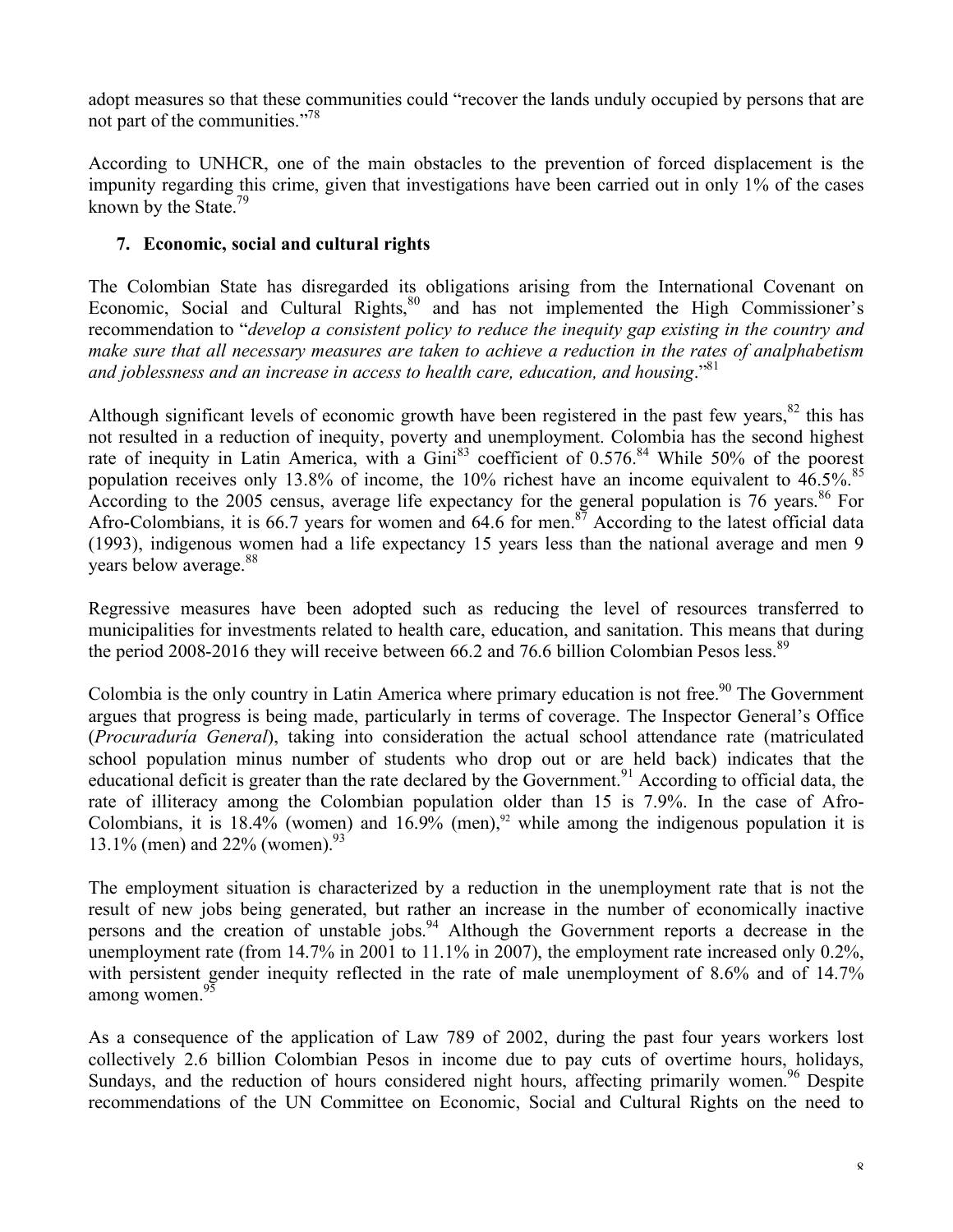regulate the labor conditions of "community mothers" (*madres comunitarias*) and to recognize them as workers so that they receive at least the minimum wage, they continue earning less.<sup>97</sup> The situation of the Afro-Colombian population, which earns an average income 20% lower than the rest of the population, is another source of concern.<sup>98</sup>

According to official figures<sup>99</sup>, 41% of the Colombian population does not enjoy food security: more than 20% of children under five years old suffer from some type of malnutrition, 45% of women are anemic, 86% of the population has a calcium deficit, and 64% presents a deficient calorie intake. In spite of this serious situation, the State has refused to adopt a public policy that guarantees the right to food. $100$ 

There is consensus among specialists regarding the deterioration in public health, which shows alarming indicators in maternal mortality, tuberculosis, malaria, and anemia, as well as a drop in levels of vaccination.<sup>101</sup> The Colombian health system is characterized by unequal levels of coverage and quality, and these depend basically on individuals' purchasing power. In 2005, the rate of covered families with the highest income was 85.7%, whereas that of the poorest population reached only 56.7%. At the global level, as of 2005, 31.9% of the population still had no access to any type of health insurance. <sup>102</sup> Another source of concern is the closing and privatization of the specialized network of public hospitals. As of October 2004, 79 health care centers were closed which had provided care to the most vulnerable population in 20 departments in the country.<sup>103</sup>

With regard to housing, the shortage reaches 2.3 million housing units, of which 1.5 million is the difference between the number of homes and housing units (quantitative deficit) and 800,000 is the number of those susceptible to improvement in terms of quality and services (qualitative deficit).<sup>104</sup>

# **8. Denial of the right to defend human rights**

The Government has not complied with the great majority of international recommendations with respect to human rights and in several cases has acted against such recommendations. This attitude is reflected in the public stigmatization and permanent attacks on the dignity and legitimacy of the activities of human rights defenders by the President of the Republic and senior Government officials. These attacks have generated a climate of hostility leading to an increase in violence against human rights defenders and victims' representatives.

In rural areas, this climate of insecurity has even cost the lives of human rights defenders and social leaders. Between July 2002 and December 2007, 75 violations of the right to life of human rights defenders were registered. In addition, human rights defenders are victims of threats, arbitrary detentions, theft of information, raids, and unfounded legal proceedings.<sup>105</sup>

This lack of guarantees for human rights defenders has led in the last months to the suspension of the dialogue between the Government and civil society on a National Plan of Action on Human Rights and International Humanitarian Law. Indeed, the physical protection measures provided by the Government protection programs have not been sufficient to guarantee the integrity of human rights defenders in Colombia. Therefore, it is imperative that the Colombian State comply with its obligation to protect human rights defenders, stop its attacks against them and support their work publicly, by providing them with political guarantees to carry out their activities, and by adopting all appropriate measures to investigate violations against them, and prosecute and punish those responsible.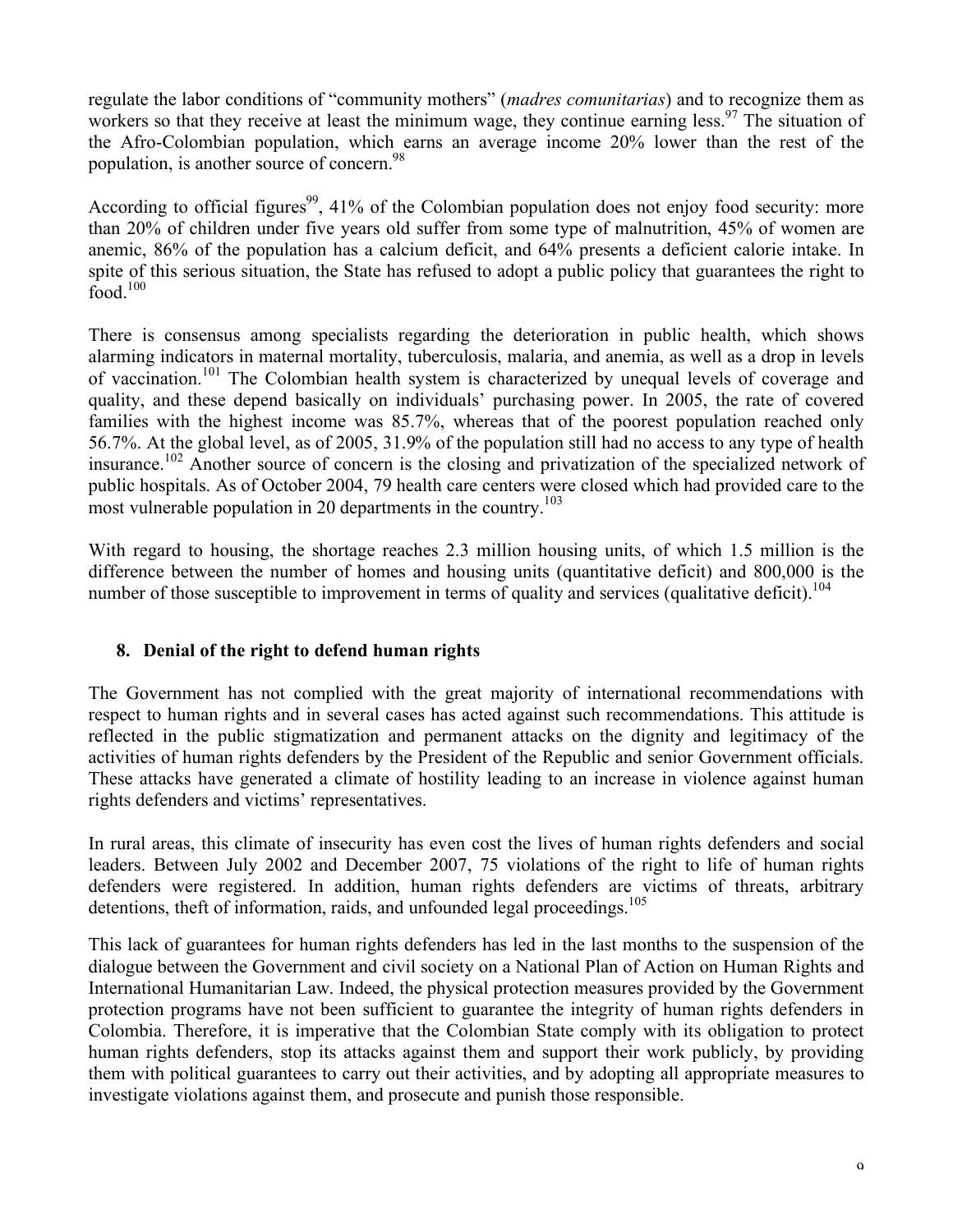## **9. Attacks against the independence of the judiciary**

The reelection of President Uribe, made possible through a constitutional reform carried out through illegal acts, such as the buying of votes of Congress members,<sup>106</sup> altered the balance of powers, given the President's power to nominate candidates for the election of judges of the Constitutional Court, the Prosecutor General (*Fiscal General*), members of the Disciplinary Jurisdictional Chamber of the Higher Council of the Judicature, the Inspector General (*Procurador General*), and the Ombudsman (*Defensor del Pueblo*).

The Government's attacks against judicial institutions, particularly against the Supreme Court, over whose election the President of the Republic has no decision-making power, are weakening the mechanisms to fight impunity and to guarantee victims' rights. Such attacks are related to the investigation carried out by the Supreme Court with regard to politicians close to the Government and with alleged linked to paramilitaries, and to the buying of votes by the Government in order to achieve the constitutional reform making possible the presidential reelection. On 26 June 2008, the President accused the Supreme Court of "*applying selective justice*" and of *"falling into the trap of the agonizing terrorism."*<sup>107</sup> In the context of such attacks against the independence of the judiciary, the president of the Court stated that *"there is a strategy to call into question"* the decisions of the High Tribunal. 108

## **10. Violence against trade unionists and impunity**

During the first half of 2008, 31 trade unionists were assassinated, an increase of 41% in comparison with the same period the year before.<sup>109</sup> On average, a trade unionist has been killed every three days for the past 22 years, which represents 2,674 assassinations between 1 January 1986 and 30 June 2008. Between 1 July 2002, and 30 June 2008, no less than 3,018 violations of the right to life, liberty and personal integrity were committed against trade unionists, of which 480 were killings (392 men and 88 women). Other violations were related to 62 attacks against trade unions' leaders and 31 cases of forced disappearance. At least 1,716 trade unionists have received death threats for their trade unionrelated activities and 246 have been forcibly displaced.<sup>110</sup>

In spite of the establishment – pursuant to a commitment with the  $ILO - of a$  sub-unit of the General Prosecutor's Office (*Fiscalía*) to investigate such cases and the appointment of three additional judges, impunity regarding these crimes remains critical. With respect to the 2,674 homicides registered in the past 22 years, only 105 judgments have been issued in connection with 86 victims, that is, a level of impunity of 96.8%. At the rate of 40 sentences per year, it would take the justice system 60 years to overcome impunity, if no further assassinations occur from today, and if the above-mentioned special judicial mechanisms are maintained.

In addition to the above, the few judgments issued show at least three serious flaws: (i) they show that the criminal investigations are not part of a comprehensive and criminal policy; (ii) in the majority of cases, only the direct perpetrators are convicted without establishing who ordered the crimes (*autor intelectual*); (iii) they do not establish the truth, since many of the sentences explain the ground for the violent acts using the justifications expressed by the perpetrators who single out trade unionists as belonging to, or collaborating with, armed groups without establishing the real reasons for the violence against trade unionists.<sup>111</sup>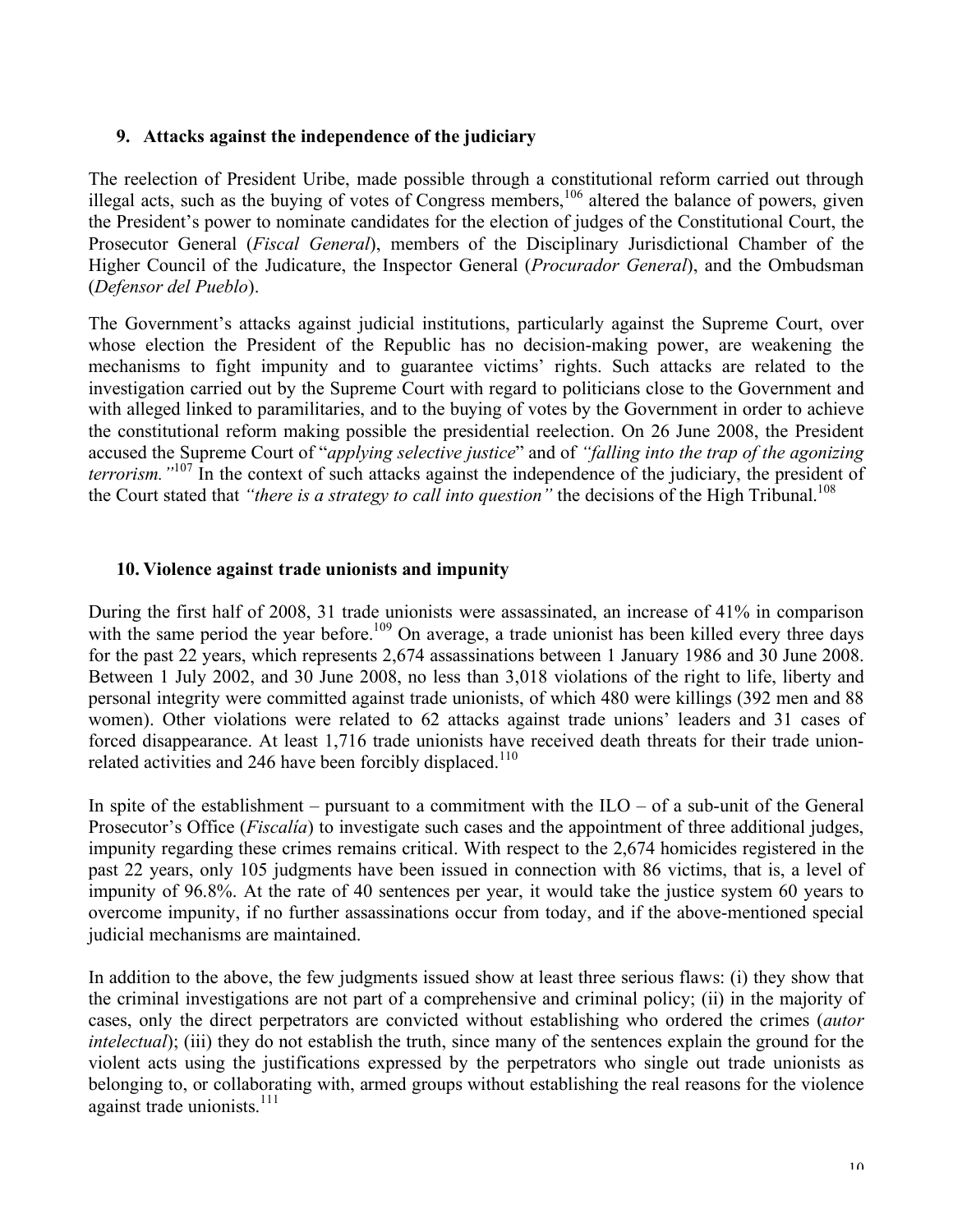Such a situation leads us to conclude that in Colombia trade unionists, as well as other human rights defenders, are not recognized by the authorities as carrying out a legitimate activity and neither are they beneficiaries of an effective protection policy.

# **Conclusions**

As this report demonstrates, the persistence of serious, massive, and systematic violations that mostly remain unpunished and the weakening of the rule of law indicate that in the past four years the Colombian State has not fulfilled its international obligations in the area of human rights. Nor has it effectively implemented the majority of the recommendations of the Office of the High Commissioner for Human Rights, of the treaty bodies, or of the special procedures that visited the country. We thus call for the full implementation of these recommendations in order to contribute to a substantial improvement of the human rights situation in the country. Likewise, we urge the Colombian State to cooperate with all special procedures of the Human Rights Council through the effective application of the standing invitation <sup>112</sup> to all those mechanisms, to allow for an *in situ* verification of the gravity of the violations.

**\*\*\*\*\*\*\***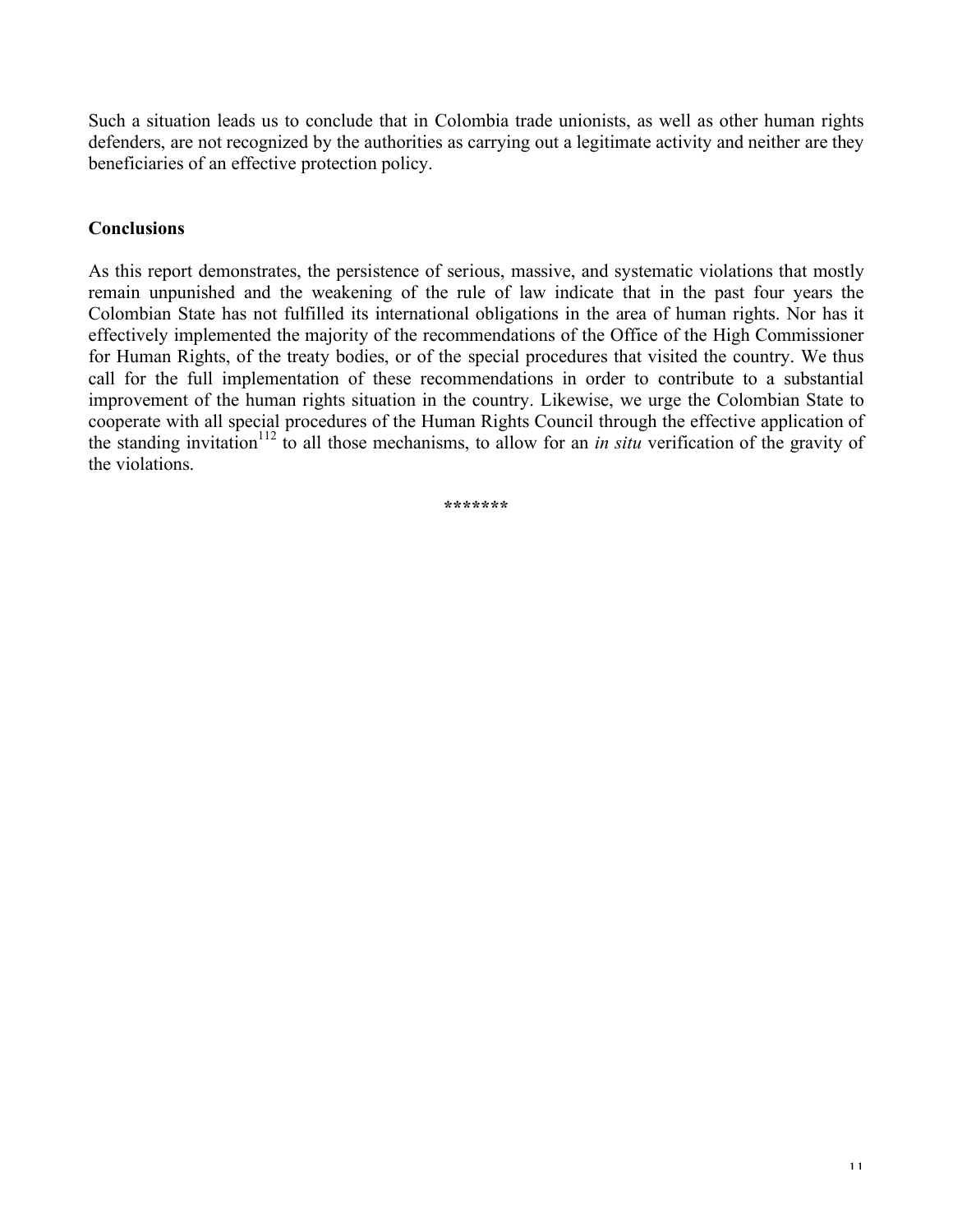### **ALLIANCE OF SOCIAL AND LIKE-MINDED ORGANIZATIONS Made up of 140 Colombian social organizations**

#### **PERMANENT CIVIL SOCIETY ASSEMBLY FOR PEACE Made up of 754 social, peace, and human rights organizations**

### **COALITION COLOMBIA-EUROPE-UNITED STATES (CCEEU) Made up of 199 Colombian social and human rights organizations**

### **COLOMBIAN PLATFORM FOR HUMAN RIGHTS, DEMOCRACY, AND DEVELOPMENT Made up of 110 Colombian social and human rights organizations**

In addition to the four above-mentioned coalitions, the following organizations contributed to the drafting of this report:

### **ROUNDTABLE WOMAN AND ARMED CONFLICT - COALITION AGAINST THE INVOLVEMENT OF BOYS, GIRLS, AND YOUTHS IN THE ARMED CONFLICT IN COLOMBIA (COALICO) - OBSERVATORY ON RACIAL DISCRIMINATION - CENTER OF COOPERATION FOR THE INDIGENOUS PEOPLES (CECOIN) - WORLD ORGANIZATION AGAINST TORTURE (OMCT)**

it at an act swearing in several contingents of peasant soldiers on 16 June 2003, and he insisted, during a speech before the Inter-American Court of Human Rights on 19 June 2003, and more recently at the forum "Sustainability of the Democratic Security Policy" on 23 February. José Obdulio Gaviria, advisor to the President, published in January 2005 a book entitled "*Los sofismas del terrorismo"* (The Sophisms of Terrorism), in which the author claims to justify the President's thesis that the armed conflict no longer exists in Colombia. See José Obdulio Gaviria, *Sofismas del terrorismo en Colombia,* Bogotá,

Editorial Planeta, January 2005. <sup>4</sup> "*This Democratic Security policy is <sup>a</sup> human rights policy."* See speech by President Álvaro Uribe at the promotion

 <sup>1</sup> Report of the United Nations High Commissioner for Human Rights on the human rights situation in Colombia, Doc.

E/CN.4/2003/13, 24 February 2003, p.5.<br><sup>2</sup> The Inter-American Court of Human Rights has ruled consistently on the responsibility of the Colombian State for: i) having established a legal framework which was favorable to the creation of self-defence groups from which the paramilitaries derived; ii) for not having adopted the necessary measures to effectively put an end to the risk created; iii) for not adopting effective prevention and protection measures in favor of the civilian population at risk with regard to paramilitary groups; and iv) for the violations committed by paramilitary groups with the support, acquiescence, participation and collaboration of members of the State security forces. See Inter-American Court of Human Rights: *Case of the 19 Tradesmen*, Judgment of 5 July 2004, paras.115-124; *Case of the Mapiripán Massacre,* Judgment of 15 September 2005, paras.121-123; *Case of the Ituango Massacres*, Judgment of 1 July 2006, paras. 134 and 135; *Case of the Pueblo Bello Case Massacre*, Judgment of 31 January 2006, paras.125 to 127, 139 and 140*;* and *Case of the Rochela Masacre,* Judgment of 11 May 2007, paras.78 and following. All these judgments are available at:  $\frac{http://www.corteidh. or.cr/pais.cfm?id}$  Pais=9&CFID=369073&CFTOKEN=81690055.<br><sup>3</sup> Thus was expressed by the President on 11 June 2003 during a meeting with human rights NGOs in Bogotá. He reiterated

<sup>&</sup>lt;sup>5</sup> Colombian Constitution, Article 1.<br><sup>6</sup> "Security must not be sought at the expense of human rights, nor should individuals and groups have to endure discriminatory treatment on the basis of race, color, extraction, ethnic or national origin. Indeed, only through promoting a greater respect for human rights, together with democracy and social justice, will we contribute to prevent terrorism.' Application of the United Nations Millennium Declaration, Report of the Secretary General, Doc.A/57/270, 31 July 2002, para.89.<br><sup>7</sup> By socio-political violence we refer to acts against the rights to life, personal integrity, and personal freedom through

abuse of authority by state actors; to those that are politically motivated; to those derived from discrimination against socially marginalized persons; or to those caused by the internal armed conflict. Where not otherwise indicated, the source of the figures contained in this paragraph is the database of the Colombian Commission of Jurists.<br><sup>8</sup> Between July 2002 and December 2007, at least 23,814 persons lost their life as a result of socio-political violence.

figure includes the persons killed in combat.<br>
<sup>9</sup> Teenagers and girls are included in the category "women".<br>
<sup>10</sup> Preliminary report of the International Monitoring Mission on Extrajudicial Executions and Impunity, 10 Oct Bogotá.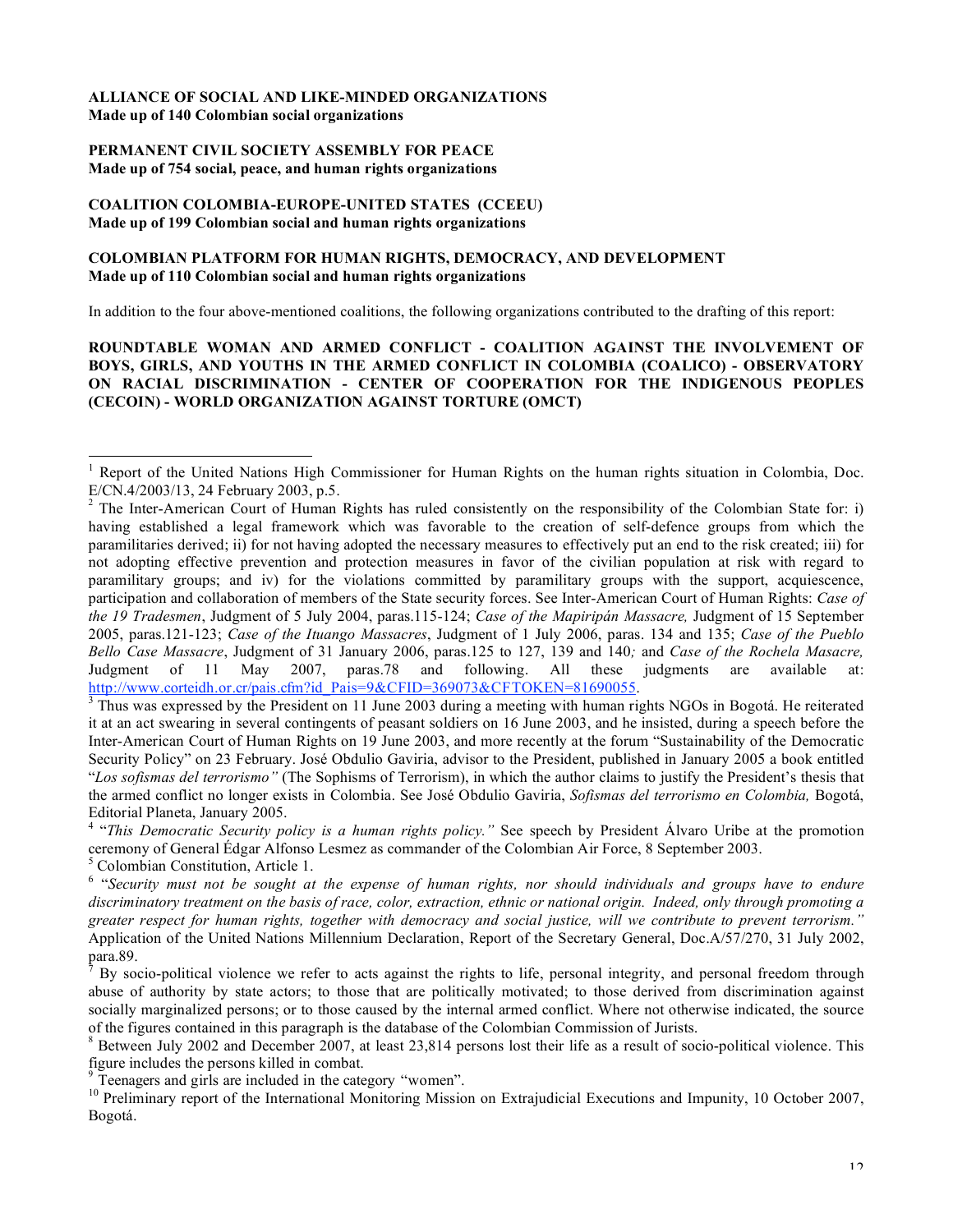$11$  Due to the under-registration of cases of torture and cruel and inhuman treatment – since in general they are omitted from records of cases in which they appear together with violations of the right to life or personal freedom, or due to the fear of the victims of possible retaliation – the statistics presented here must be understood as a minimum with respect to the total number of victims.<br><sup>12</sup> Urgent action of 19 May 2008, by the World Organization Against Torture (OMCT),<br>http://www.omct.org/index.php?id=EQL&lang=es&actualPageNumber=1&articleSet=Appeal&articleId=7807.

<sup>13</sup> See Colombia Diversa, www.colombiadiversa.org.<br><sup>14</sup> Observatory for Human Rights and Humanitarian Law of the Coalition Colombia-Europe-United States (CCEEU in

Spanish), "*Libertad: rehén de la seguridad democrática*," (Freedom: Hostage of Democratic Security), Bogotá, 2006. This figure was obtained by making comparable four databases of the following human rights organizations: the Cinep Database, the Colombian Commission of Jurists (CCJ), the Permanent Committee for the Defense of Human Rights, and the Committee of Solidarity Toward Political Prisoners (CSPP).<br><sup>15</sup> The figure on arbitrary detentions registered between 7 August 2004 and 31 December 2007 comes from the database of

the Colombian Commission of Jurists (CCJ). It is worth pointing out that while the Observatory of the CCEEU, articulating four databases, registered 6,332 persons as victims of arbitrary detentions between 7 August 2002 and 6 August 2004, the Colombian Commission of Jurists (CCJ) reported 2,664 victims for the same period. Therefore, when comparing the data for the period 7 August 2002 and 6 August 2004, published by the Observatory of the CCEEU with the information registered by the CCJ, an under-registration of 57,93% appears. This under-registration must be taken into account in analyzing the number of arbitrary detentions for the period between 7 August 2004 and 31 December 2007.

 $^{16}$  País Libre Foundation, Statistics on kidnapping as of December 2007, available at www.paislibre.org. All data mentioned are calculations based on statistics contained in this report of *País Libre*. The source of the statistics of *País Libre*'s report is Fondelibertad, a section of the Ministry of National Defense responsible for coordinating human and material resources for

the fight against kidnapping and other crimes that constitute an attack against personal freedom.<br><sup>17</sup> These figures include kidnappings attributed to paramilitaries, common delinquency, the ELN guerrilla group, the FARC-<br>

<sup>18</sup> In 2006, in the municipality of San Francisco (Putumayo), a sergeant assigned to the 27th Jungle Brigade of the National Army allegedly participated in the kidnapping of a tradesman of the region. It is a source of concern that the Director of Fondelibertad recently dismissed kidnappings by, among others, common delinquents and State actors when he stated that "kidnappings has never been anything but a crime committed by terrorists." See *El Espectador*, "It is no more than a crime of terrorism," 16 July 2008.

 $19$  "The Colombian armed conflict, as the majority of current wars in the world, continues to become blurred, as the civilian population is the most affected; the civilians are not only victims but objective, target of different strategies of the parties in conflict to terrorize them," in *Derecho Internacional Humanitario, Conceptos Básicos, Infracciones en el Conflicto Armado Colombiano*, Office in Colombia of the United Nations High Commissioner for Human Rights, Bogotá, December 2007, p. 13. <sup>20</sup> In what relates to attacks against goods, Additional Protocol II to the Geneva Conventions relative to the protection of the

victims of armed conflicts of non-international character, in its Articles 14, 15, and 16 identifies as protected goods those goods deemed indispensible for the survival of the civilian population, the works and installations that contain dangerous forces, cultural goods, and places of worship. Protocol I relative to the protection of the victims of international armed conflicts in its Article 52 determines also that "goods of civilian character will not be the objec

<sup>21</sup> Coalition against the Involvement of Boys, Girls, and Youths in the Armed Conflict in Colombia (Coalico), *Informe alterno al Comité de Derechos del Niño,* Bogotá, 2007, p.27. In 2005 the Constitutional Court estimated the total number of girls, boys, and teenagers combatants in the guerrilla and paramilitary groups as between 11,000 and 14,000 persons

(Constitutional Court, Judgment C- 203, 8 March 2005. Judge Rapporteur: Dr. Manuel José Cepeda Espinosa). <sup>22</sup> Law 975 of 2005 establishes the proceeding through which legal benefits are awarded to the members of armed gr

<sup>23</sup> Office of the Ombudsman, Written Notice No.14320-02373939 issued on 17 May 2006.<br><sup>24</sup> The Inspector General's Office has pointed out in this respect that *"the above indicates that the handover of boys, girls,* and adolescents is minimal with respect to the total of those used in the armed conflict and in comparison with the total number of demobilized adults, which has as consequence the non-fulfillment of the condition of demobilization stipulated in *Article 10.3 of Law 975 of 2005."* Inspector General's Office, "*Seguimiento a políticas públicas de desmovilización y*

<sup>25</sup> The "Soldiers for a day" Program's objective is "the integration of children in the Army through games, and the visit of military facilities of the country". Children are taken to see helicopters, take rides in war tanks, and their faces are painted to simulate camouflage. See COALICO and CEJIL, *Report on the situation of girls, boys and young people involved in the* armed conflict in Colombia: flaws in the disengagement process of boys, girls and young people from paramilitary groups, p.12. This report was presented to the Inter-American Commission on Human Rights in Washington D.C. on 18 July 2007.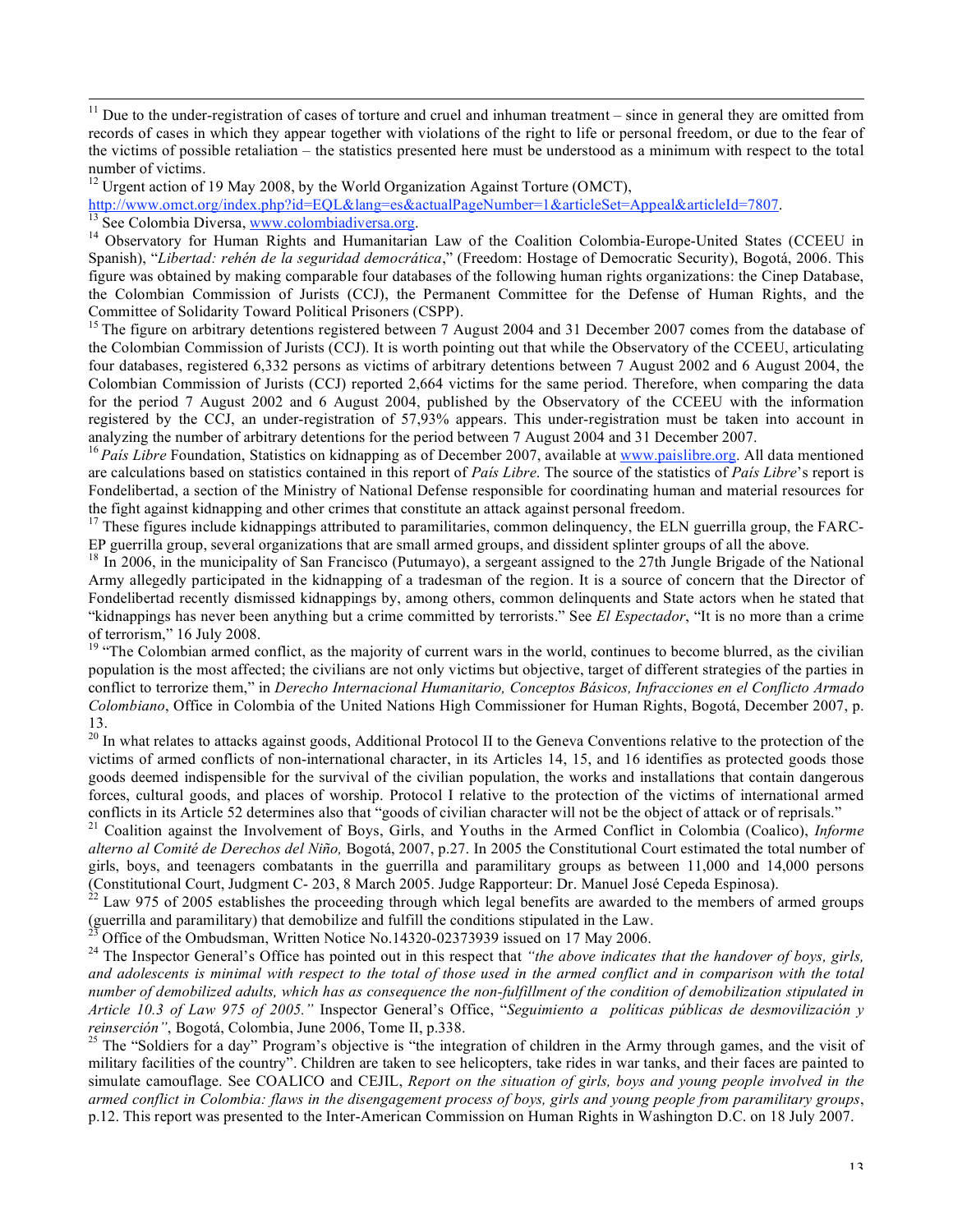26 "Special Report on the Rehabilitation and Consolidation Zone of Arauca", in *States of emergency*, Inspector General's Office (*Procuraduria*), Bogotá, May 2004, p.141.<br><sup>27</sup> Children and Armed Conflicts, Report by the Secretary General to the General Assembly and the Security Council,

T-025 of 2004.<br><sup>29</sup> Report of the United Nations High Commissioner for Human Rights on the human rights situation in Colombia for the year 2006, A/HRC/4/48, para.81.<br><sup>30</sup> Additional Protocol II to the Geneva Conventions relative to the protection of the victims of armed conflicts of non-

international character, in its Articles 14, 15, and 16, identifies as protected goods those goods deemed indispensible for the survival of the civilian population, the works and installations that contain dangerous forces, cultural goods, and places of worship. Protocol I relative to the protection of the victims of international armed conflicts in its Article 52 determines also that "goods of civilian character will not be the object of attack or of reprisals."<br><sup>31</sup> International Committee of the Red Cross (ICRC) Annual Report 2007, p.60; ICRC Annual Report 2006, p.38; ICRC

Annual Report 2005, p.30; ICRC Annual Report 2004, p.12.<br><sup>32</sup> In conformity with Articles 35(3) y 55(1) of Additional Protocol I to the Geneva Conventions, in the conduction of

military operations care shall be taken to protect the natural environment and the use of methods or means of waging war that cause ecological damage or endanger the health and survival of the population are forbidden.

<sup>33</sup> Handicap International, *Colombia Land Mine Report*, 2007, p.22.<br><sup>34</sup> Colombian Campaign against Landmines, www.colombiasinminas.org.<br><sup>35</sup> Alternate Report of the Humanitarian Action Alliance against Mines/Permanent C regarding compliance with the Ottawa Convention by the Colombian Government, http://www.asambleaporlapaz.com/?q=taxonomy/term/27.<br><sup>36</sup> The military operation was carried out on 2 July 2008, and led to the liberation of 15 persons held hostage by the FARC

guerrilla group.<br><sup>37</sup> ICRC Press Release, "Colombia: el CICR reitera la importancia del respeto del emblema de la Cruz Roja" (ICRC<br>reiterates the importance of respecting the emblem of the Red Cross), Bogotá/Geneva, 16 Jul

<sup>38</sup> National Planning Department (DNP), Plan Nacional de Desarrollo 2002-2006: Hacia un Estado Comunitario (National Development Plan 2002-2006: Toward a Communitarian State)*,* DNP, Bogotá, 2003, p.31. The Government has recognized explicitly the existence of the armed conflict in other documents. See for example Ministry of Foreign Relations, Ministry of Social Protection, and Colombian Institute of Family Welfare, Third Colombia Report to the Committee on the Rights of the Child, 1998-2003, Bogotá, May 2004, pages 27-30. <sup>39</sup> Isaza, José Fernando and Campos Romero, Diógenes. *Algunas consideraciones cuantitativas sobre la evolución reciente*

*del conflicto en Colombia*. (Some Quantitative Considerations on the Recent Evolution of the Conflict in Colombia), available at http://www.dhcolombia.info/IMG/pdf\_ConflictoColombiano.pdf.

According to the Defense and Democratic Security Policy of the Ministry of Defense, the *network of collaborators* is composed of citizens who provide information to the authorities allowing prevention and prosecution of crimes (paragraph 61). The objective of the informants' network is to provide information to the State security forces focused on *"prevention of terrorist attacks or capture of members of illegal armed organizations."* These persons become beneficiaries of rewards in exchange for information (page 61). Lastly, the "peasant soldiers' program" establishes that young men required to do their military service can do it in the rural areas where they live (page 10).

<sup>41</sup> The Centers for the Coordination of Comprehensive Action (CCAI in Spanish) are bodies charged with coordinating the implementation of strategies of "social recovery of the territory" in areas recovered by the State security forces. See Ministry of National Defense, "Política de Consolidación de la Seguridad Democrática" (Policy for the Consolidation of Democratic Security), Bogotá, 2007, and "Estrategia de Fortalecimiento de la Democracia y el Desarrollo Social (2007- 2013)" (Strategy for Strengthening Democracy and Social Development).<br><sup>42</sup> Fundación País Libre, Estadísticas de secuestro a diciembre de 2007 (Statistics on Kidnapping as of December 2007),

www.paislibre.org; El Tiempo daily newspaper, "Clara Rojas y Consuelo González se abrazan con sus familiares en la pista del aeropuerto de Caracas" (Clara Rojas and Consuelo González embrace their relatives on the runway at Caracas airport), January 10, 2008, www.eltiempo.com; Caracol Radio, "Emocionante reencuentro entre familiares y ex congresistas liberados" (Emotional reunion between families and liberated former Congress members) , February 27, 2008; El Tiempo, "Rescatada Ingrid Betancourt, los 3 estadounidenses y otros 11 secuestrados de la Fuerza Pública" (Ingrid Betancourt, three U.S. citizens, and 11 other hostages members of the State security forces rescued) 2 July 2007, ww

<sup>43</sup> The Council of State is the highest tribunal in the contentious-administrative jurisdiction (Art. 237 of the Colombian Constitution).

A/62/609–S/2007/757 of 21 December 2007, para.115.<br><sup>28</sup> Constitutional Court, Judicial Decree N°092 of 14 April 2008 on the protection of the fundamental rights of women victims of forced displacement caused by the armed conflict, issued as part of the monitoring of compliance with Judgment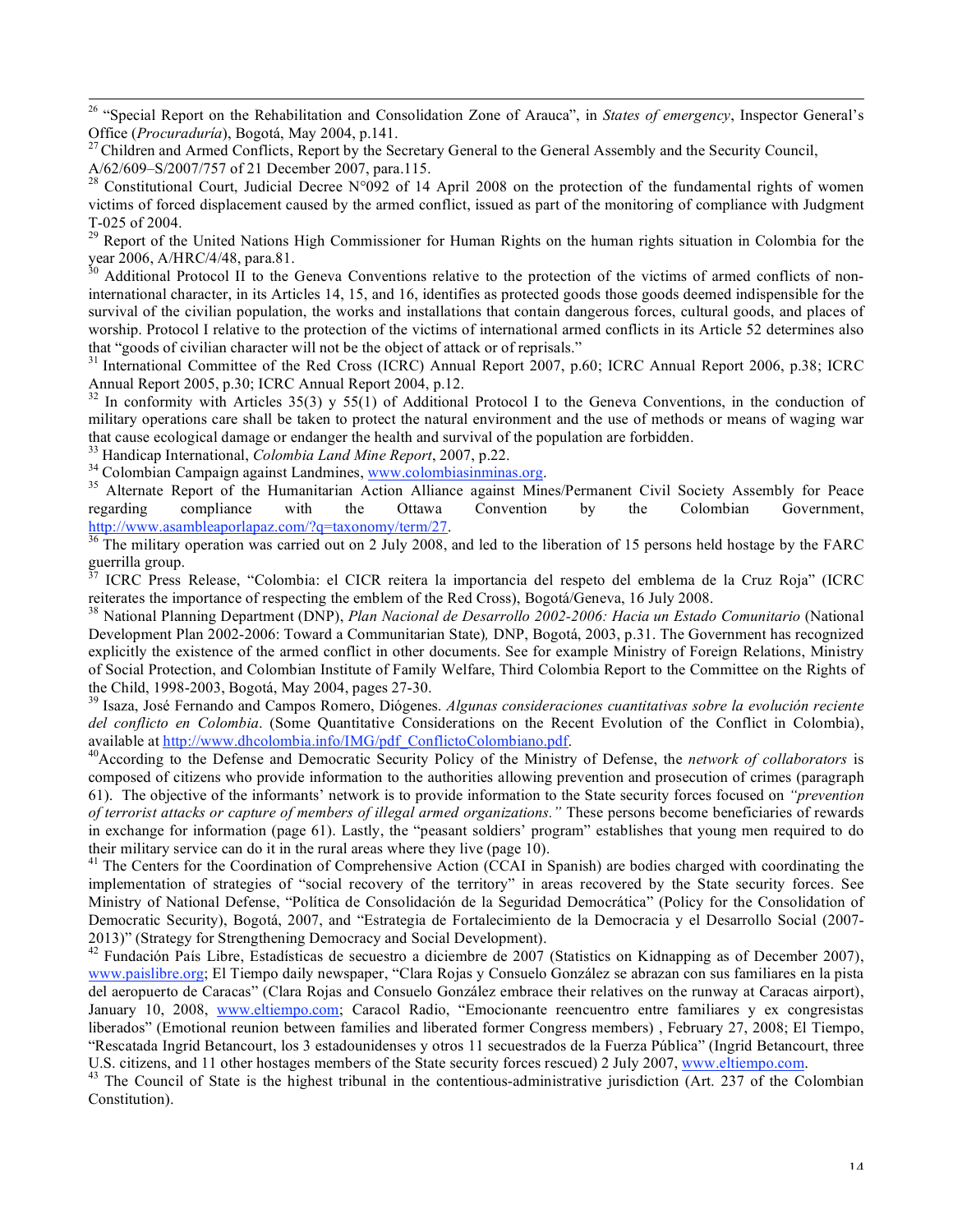<sup>44</sup> The National Peace Council was created by Law 434 of 1997 as an advisory organ to the national Government in matters of peace and was made up of representatives of the Government, of the State, and of civil society. In six years, under pressure from the Council of State, it has met only six times. <sup>45</sup>

<sup>46</sup> Instituto de Estudios para el Desarrollo y la Paz (INDEPAZ), *Nuevo mapa paramilitar, 76 grupos paramilitares, Julio*<br>2007, Bogotá, 21 August 2007, www.indepaz.org.co.

<sup>47</sup> In addition to historic links between paramilitaries and State security forces, proven among others, by the Inter-American Court of Human Rights, several cases of recent links have been documented in the departments of Antioquia, Bolívar, Cauca, Cundinamarca, Choco, Cordoba, Meta, Nariño, Norte de Santander, Santander, Putumayo and Valle del Cauca. See the recent publication of the Colombian Commission of Jurists, "El Espejismo de la Justicia y la Paz. Balance de sobre la aplicación de la ley 975 de 2005", pages 49-53.<br><sup>48</sup> Report of the United Nations High Commissioner for Human Rights on the human rights situation in Colombia,

A/HRC/7/39, 28 February 2008, para. 25; and Cinep Database, Revista Noche y Niebla N°36, p.51.<br><sup>49</sup> In the course of that massacre, on 21 February 2005, eight persons were assassinated, among them four minors of 2, 6, 11,

and 17 years old. During their testimonies ("free versions" in Spanish), the paramilitaries *alias* Melasa and Don Berna recognized their participation in this massacre. As of now, the Prosecutor General's Office has called 86 members of the military to submit to formal interrogation for their presumed responsibility in the massacre; of these, seven are under preventive detention. For more information see http://cdpsanjose.org/?q=node/77.

<sup>0</sup> In June 2005, the citizen Clara Eugenia López Obregón filed a complaint before the Supreme Court with the purpose of shedding light on the links between politicians and paramilitary groups. This legal action, together with other investigations being carried out by the magistrates of the Criminal Chamber of the Supreme Court, led to the Court taking on systematic and cooperative efforts to bring to light the links between several politicians and paramilitary groups.<br><sup>51</sup> Among the documents mentioned can be found the "Ralito Agreement" signed on 23 July 2001. By signing this

document, many Congress members infringed their constitutional and legal responsibilities and made a commitment with the paramilitaries to "*re-found the State*" by virtue of a "*new social contract*." Another similar document is one signed in the municipality of Chivolo (Magdalena) on 28 September 2000, in which at least 395 candidates to local councils and assemblies, and 13 candidates to mayoralties in that department met with paramilitary commander Rodrigo Tovar Pupo, alias *"Jorge 40."* According to media information, a sole candidate was chosen to the governorship of Magdalena for the period 2001–2003. In the elections held in October 2000, twelve of the thirteen candidates for mayor in the department of Magdalena who took part in that meeting won the elections. A pact has also been revealed that politicians in the department of Santander signed in the municipality of Puerto Berrío (Antioquia) in order to obtain the support of paramilitary groups in exchange for allowing them territorial control. See in that respect: "Durante 8 días, los 19 fueron seguidos por agentes del CTI" (Eight days long, the 19 were followed by agents of the CTI), *El Tiempo*, 15 May 2007, pages 1-2; "'Pacto de Chivolo' va a enredar a 410 políticos" ('Chivolo Pact' is going to embroil 410 politicians), *El Tiempo*, 18 May 2007, pages 1-5; "Políticos de Santander firmaron pacto con paramilitares en Puerto Berrío denuncia el Senador Petro" (Santander politicians signed pact with paramilitaries in Puerto Berrío, denounces Senator Petro) *El Tiempo*, 14 August 2007, in: www.eltiempo.com<br>
<sup>52</sup> http://www.procuraduria.gov.co/html/noticias\_2007/noticias\_470.html.<br>
<sup>53</sup> General Prosecutor's Office, "*Por homicidio a sindicalistas ex director del DAS no tiene medida de aseguramiento*" (For

homicide of union members, former director of DAS has not been detained) www.fiscalia.gov.co.

<sup>54</sup> Hearing of Salvatore Mancuso's testimony (free version), held on 16 and 16 May 2007 in Medellín.<br><sup>55</sup> The promise of a cease of hostilities proposed by the paramilitary groups took effect on 1 December 2002, accordin information of the Office of the High Commissioner for Peace, "Proceso de Paz con las Autodefensas. Informe Ejecutivo" (Peace Process with the Self-Defense Groups. Executive Report), December 2006, p.5.<br><sup>56</sup> Database of the Colombian Commission of Jurists.<br><sup>57</sup> Database of CECOIN's Indigenous Observatory of Public Policies and Ethnic Right

Document A/HRC/7/39, 28 February 2008, para. 4.<br><sup>59</sup> "As of 19 December 2007, the Prosecutor's Office had begun hearing 1,057 testimonies (*versión libre*), of which 941

were suspended because the candidates did not ratify their willingness to invoke Law 975 of 2005 and the process thereof." Report of the United Nations High Commissioner for Human Rights on the human rights situation in Colombia, Document A/HRC/7/39, 28 February 2008, para.17.

 $^{60}$  Decree 1364 of 25 April 2008.<br><sup>61</sup> Decree 1290 of 22 April 2008 regarding a program of administrative reparation.

<sup>&</sup>lt;sup>45</sup>Among others it is worth noting the recommendations contained in the four most recent reports of the U.N. High Commissioner for Human Rights on the human Rights situation in Colombia: A/HRC/7/39, 28 February 2008, para.94d); A/HRC/4/48, 5 March 2007, para.118; E/CN.4/2006/9, 20 January 2006, para.141; and E/CN.4/2005/10, 28 February 2005, para.150.<br>para.150.<br><sup>46</sup> Instituto de Estudios para el Deserrollo y la Bez (NDEBAZ). Nuevo mana paramilita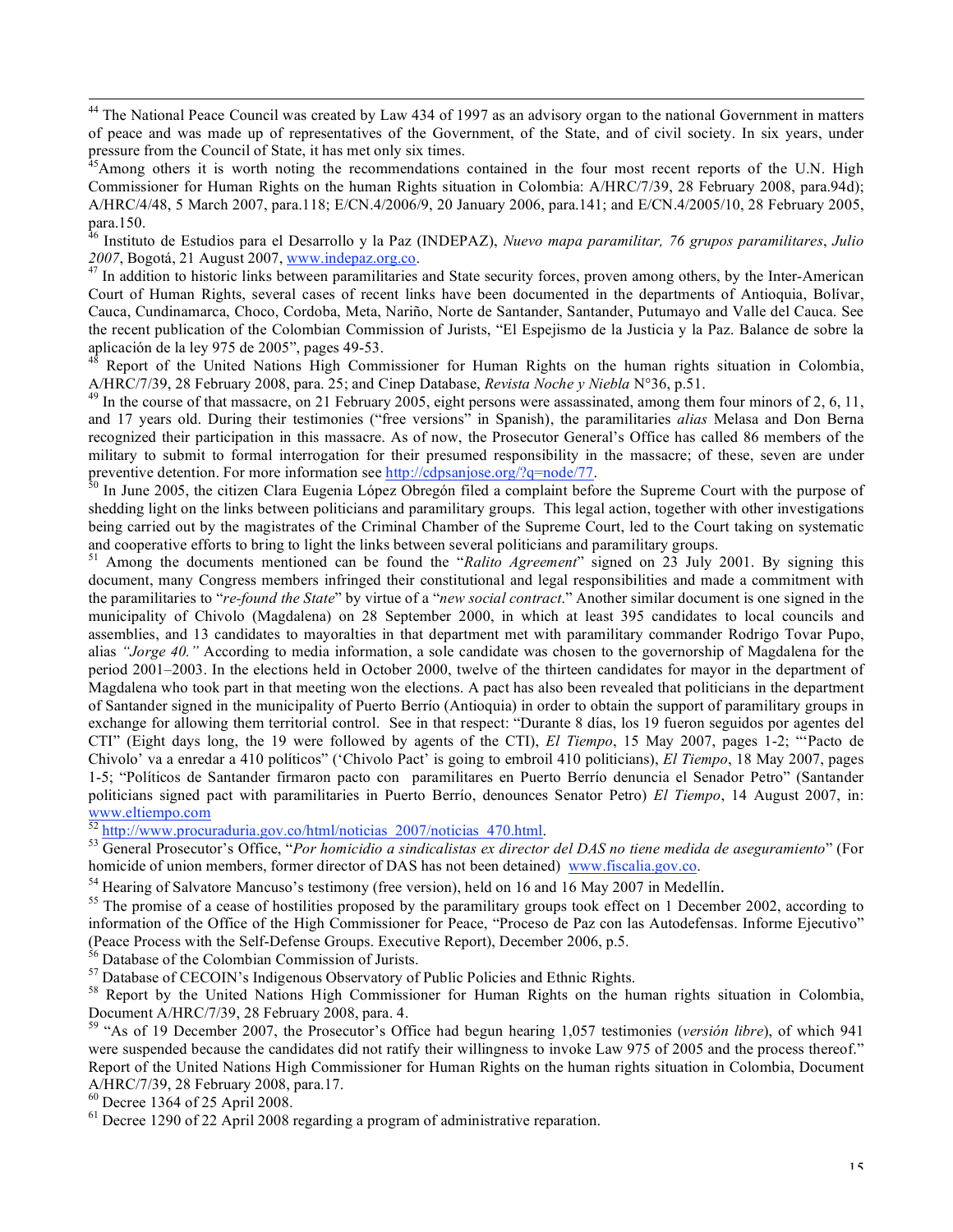<sup>62</sup> Regulatory Decree 3391 of Law 975 of 2005, September 2006.<br><sup>63</sup> The National Commission on Reparation and Reconciliation (CNRR in Spanish) was created by Law 975 of 2005 (Article 51) and, among other functions, has the role of guaranteeing the participation and efficacy of the rights of victims in

this process. <sup>64</sup> *Nueva rebelión de los ex paras profundiza rezagos en reparación* (New rebellion of former paramilitaries deepens delays

<sup>65</sup> Constitutional Court, Judgment T-496 of 16 May 2008. Judge Rapporteur: Jaime Córdoba Triviño.<br><sup>66</sup> http://www.fiscalia.gov.co/justiciapaz/EXH/EXHUMACIONES.htm.

67 According to the results of a survey carried out by the Civil Society Commission for Monitoring Public Policy on Forced Displacement in November 2007, the situation of 74% of the displaced population is of extreme vulnerability, below the indigence line; 26% of children younger than 5 years are undernourished; at the same time, in cases of gestating mothers, during the year before the survey, 11% of the pregnancies failed or were interrupted.<br><sup>68</sup> Given the non-compliance of the State with Judgment T-025, the Constitutional Court, in its Judgment T-821 of October

2007, reminded the State of its obligation to implement the Guiding Principles on Internal Displacements and the Principles

 $^{69}$  According to CODHES (Consultoría para los Derechos Humanos y el Desplazamiento), the figure is 4,361,355 persons as of March 2008. <sup>70</sup> Such an increase had not been observed since 1999. CODHES*, ¿Cohesión <sup>o</sup> Fragmentación Social? Resumen del Informe*

*sobre Desplazamiento Forzado, Conflicto Armado y Derechos Humanos Codhes, correspondiente al primer trimestre de 2008*. (Social Cohesion or Fragmentation? Summary of the CODHES Report on Forced Displacement, Armed Conflict, and

Human Rights, corresponding to the first quarter of 2008).  $\frac{http://www.codhes.org/}{http://www.codhes.org/}$ <br><sup>71</sup> According to CECOIN's database, the General Forest-Management Law (declared unconstitutional by the Constitutional Court), between Ju

 $^{72}$  Such initiatives are the National Development Plan, the General Forest-Management Law (Law 1021 of 2006), the Rural Development Statute, the Secure Agro-Income program, and the law regularizing property titles of real estate property. <sup>73</sup> The Presidential Agency for Social Action and International Cooperation

(http://www.accionsocial.gov.co/portal/default.aspx) is the instance created by the Government to channel all national and international resources for the execution of all social programs under the Presidency of the Republic and to assist vulnerable populations affected by poverty, violence, and drug trafficking.

<sup>74</sup> www.accionsocial.gov.co/contenido/contenido.aspx?catID=1667.<br><sup>75</sup> The Court has likewise pointed out the lack of programs for the care of displaced boys and girls and its concern about denunciations about the repeated crimes against them as well as their recruitment, trafficking, abuse, and sexual exploitation, all of them unpunished. Constitutional Court, Judicial Decree 167 of 2007. In: FUNDACIÓN DOS MUNDOS, Niños, niñas y adolescentes en situación de desplazamiento: por un presente de oportunidades y un futuro de posibilidades (Displaced Boys, Girls, and Adolescents: For a Present with Opportunities and a Future with Possibilities), May 2008.<br><sup>76</sup> It is worth noting the passing of Law 1021 of 2006 (better known as Forest-Management Law), later d

unconstitutional for violating the right to consultation of indigenous peoples and Afro-Colombian communities; Law 1152 (Rural Development Statute), a norm considered by indigenous, Afro-Colombian and peasant organizations as the most regressive in recent decades in terms of their rights; and Law 1151 of 2007 (National Development Plan).

<sup>77</sup> This announcement was launched by the Minister of Agriculture, Andrés Felipe Arias, in the Fifth Commission of the Chamber of Representatives, before several communications media and Congress members present in May 2

 $\frac{78}{2}$  ILO Experts<sup>2</sup> Commission on the Application of Conventions and Recommendations, individual observation on the Convention of Indigenous and Tribal Peoples, Document N°062007COL169, date of publication: 2007.<br><sup>79</sup> UNHCR/ACNUR, *Balance de la Política Pública para la Atención Integral al Desplazamiento Forzado en Colombia.* 

*Enero 2004-abril 2007* (Balance of Public Policy for the Comprehensive Attention to Forced Displacement in Colombia. January 2004-April 2007). Bogotá, August 2007, p.229.<br><sup>80</sup> Committee on Economic, Social, and Cultural Rights, Final Observations, E/C.12/1/Add.74, 6 December 2001.<br><sup>81</sup> Annual Report of the United Nations High Commissione

E/CN.4/2003/13, 24 February 2003, para.176.<br><sup>82</sup> During the year 2007, the Colombian economy grew by 7.52%, maintaining its upward growth trend which in average

reflects a rhythm of 5% annually since 2001.<br><sup>83</sup> The Gini index or coefficient is an indicator that permits measuring the degree of concentration and distribution of wealth

or property. This index goes from 0 to 1, nearing 0 when it reflects an egalitarian distribution and nearing 1 when it reveals an unequal concentration (in principle, 0 suggests a situation where all involved have the same goods, and 1 indicates that one single agent possesses all the goods). A total index greater than 0.5 shows considerable inequality in the global context.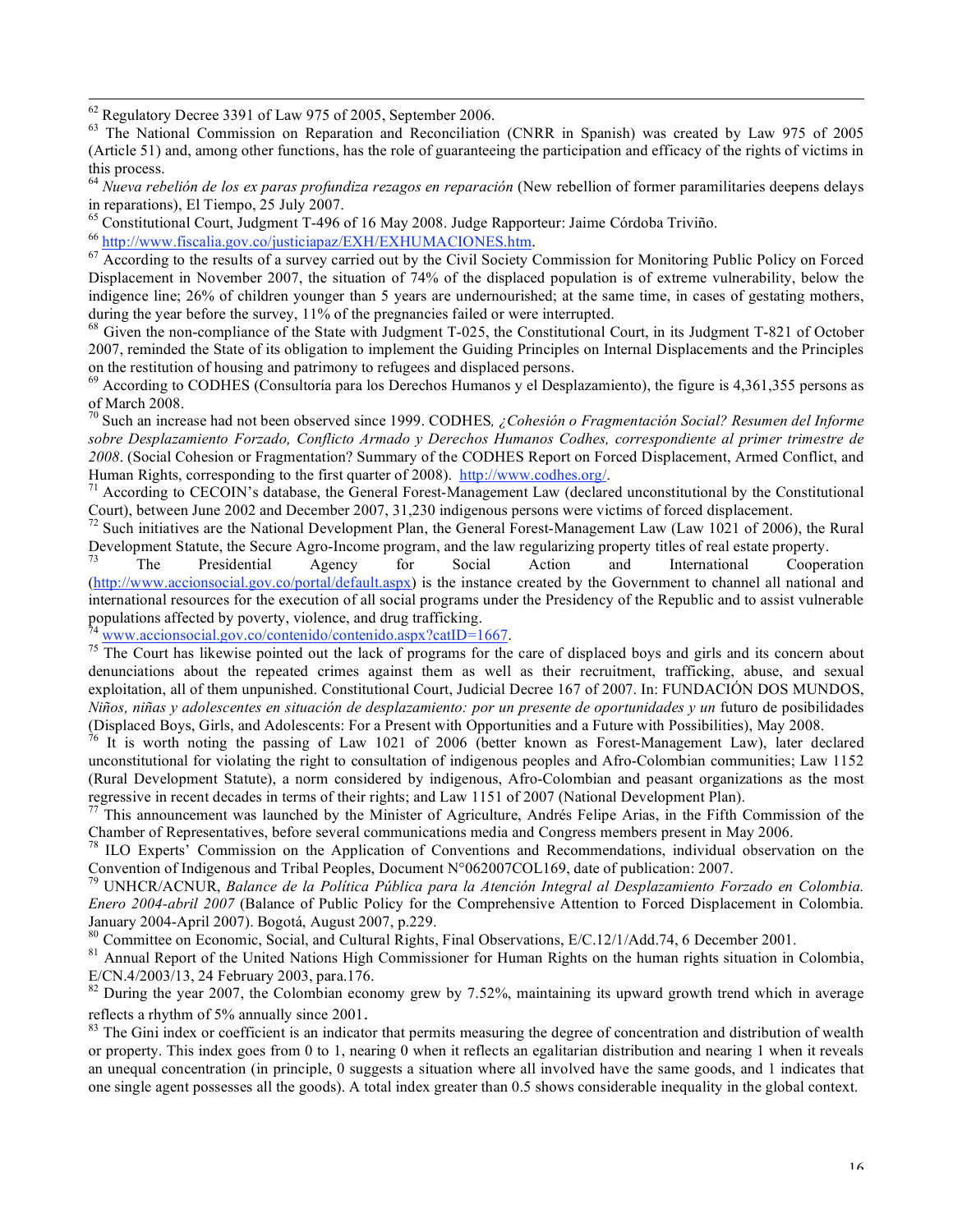84 Bonilla, Ricardo and González Jorge Iván (coord.), *Bienestar <sup>y</sup> macroeconomía 2002–2006: El crecimiento inequitativo no es sostenible* (Welfare and Macroeconomy 2002-2006: Inequitable growth is not sustainable), Bogotá: CID, Universidad

Nacional de Colombia; Contraloría General de la República, 2006, p.23 and following.<br><sup>86</sup> *Figures* of the National Statistics Department (DANE) based on the 2005 census. In:<br>http://www.consultorsalud.com/biblioteca/docume

National Statistics Department (DANE), Colombia una nación multicultural: su diversidad étnica (Colombia, a multicultural nation: its ethnic diversity), http://www.dane.gov.co/censo/files/presentaciones/grupos\_etnicos.pdf.<br><sup>88</sup> CECOIN, *Indígenas sin derechos* (Indigenous people without rights), Report 2007, Ediciones Antropos L

2007, p.165. <sup>89</sup> Avellaneda, Luis Carlos, *Estimación de la Pérdida Total Período 2008-2016 ocasionada por la implementación del Acto*

*Legislativo 04 de 2007* (Estimation of total loss for the period 2008-2016 caused by the implementation of Legislative Act 04 of 2007. Printed document, 2007, p.49; Ramírez, Gloria Inés, *Recorte de las Transferencias Constitucionales. Proyecto de Acto Legislativo 011/06 frente al régimen constitucional de 1991 (2008-2016)* (Cut in Constitutional Transfers: Legislative Bill 011/06 and 1991 Constitutional Regime). Document for debate in the Senate.<br><sup>90</sup> Report of the United Nations Special Rapporteur for the right to education, Mission to Colombia. E/CN.4/2004/45/Add.2,

February 2004 and Annual Report of the High Commissioner on the human rights situation in Colombia, E/CN.4/2004/13,

February 2004.<br><sup>91</sup> Inspector General's Office, *El derecho a la educación. La educación en la perspectiva de derechos humanos (The Right to Education: Education from a Human Rights Perspective), Bogotá, 2006.* 

<sup>92</sup> National Statistics Department (DANE), 2005 Census.<br><sup>93</sup> Inspector General's Office, 2006, p.154.<br><sup>94</sup> Escuela Nacional Sindical (National School of Unions), "Con el sudor de tu frente" (With the Sweat of Your Brow), *Deshacer el embrujo. Alternativas a las políticas del gobierno de Álvaro Uribe Vélez* (Undoing the Spell: Alternatives to the Policies of the Government of Álvaro Uribe Vélez), Colombian Platform for Human Rights, Democracy, and Development, Bogotá, 2006, pages 136–138.<br><sup>95</sup> Escuela Nacional Sindical, *Informe Nacional de Coyuntura Laboral y Sindical 2007* (National Report on the Labor and

Union Situation 2007), June 2008.

*La reforma laboral y las mujeres en Colombia. Más trabajo y menos calidad de vida* (Labor Reform and Women in Colombia: More Work and Less Quality of Life), available at

www.cactus.org.co/documentos/mas\_trabajo\_menos\_calidad\_vida.doc.<br><sup>97</sup> Committee on Economic, Social, and Cultural Rights, Concluding Observations, E/C.12/1/Add.74, 6 December 2001,

para.7. <sup>98</sup> Observatory on Racial Discrimination, "*Análisis de Datos de la Encuesta Continua de Hogares de junio de <sup>2004</sup>*" (Data

Analysis of the June 2004 Continuous Survey of Homes), Bogotá, 2008.<br><sup>99</sup> ICBF. *Encuesta Nacional de la Situación Nutricional en Colombia – 2005* (National Survey of the Nutritional Situation –<br>2005), Bogotá, 2006.

2005), Bogotá, 2006. <sup>100</sup> Colombian Platform for Human Rights, Democracy, and Development, *El derecho <sup>a</sup> la alimentación en Colombia: situación, contextos y vacíos* (The Right to Nourishment in Colombia: Situation, Contexts, and Voids), Sticker publicidad, Bogotá, 2008, p.85.<br><sup>101</sup> Universidad del Rosario, Revista Universidad, Ciencia y Desarrollo, Tomo II, Fascículo 05. Pérdidas y ganancias de las

reformas en salud (Losses and Profits of Health Reforms). *Política de vivienda: alcances y perspectivas* (Housing Policy: Scope and Perspectives), 2007, p.6 in:<br>http://www.urosario.edu.co/investigacion/tomo2/fasciculo11/documentos/fasciculo11.pdf.

 $\frac{102}{102}$  Data on Surveys Demography and Health. See Carmen Elisa Flórez and Victoria Eugenia Soto (2007), "Evolución de la equidad en el acceso a los servicios y estado de salud de la población colombiana 1990-2005" (Evolution of Equity in Access to Services and State of Health of the Colombian Population 1990-2005) in *Avances y desafíos de la equidad en el sistema de salud colombiano* (Equity advances and challenges in the Colombian health system), Bogotá, DNP, Fundación Corona, Universidad de los Andes y Universidad del Rosario, Table 2.<br>
<sup>103</sup> El Nuevo Siglo, 20 October 2004, p.4.<br>
<sup>104</sup> Universidad del Rosario, Revista Universidad, Ciencia y Desarrollo, Tomo II, Fascículo 11. (Housing P

Perspectives), 2007, p.3 in: http://www.urosario.edu.co/investigacion/tomo2/fasciculo11/documentos/fasciculo11.pdf.<br><sup>105</sup> For more information about violations against human rights defenders in Colombia, see the joint docu

<sup>106</sup> Supreme Court Judgment in the case of Yidis Medina Padilla, 26 June 2008.

http://www.ramajudicial.gov.co/csj\_portal/jsp/Frames/index.jsp?idseccion=21&idpagina=5734&idsitio=6. 107 Press release of the President of the Republic, 26 June 2008.